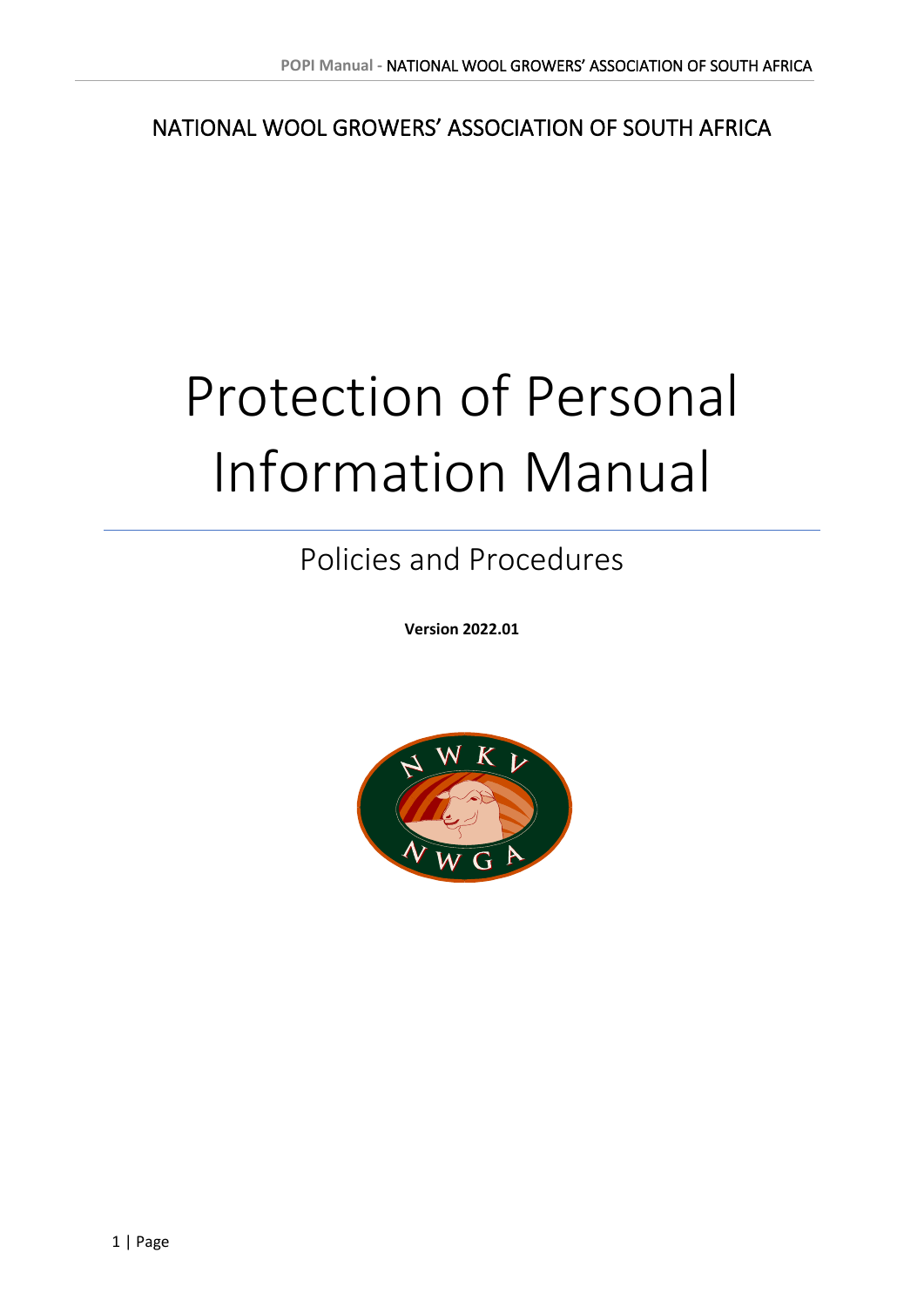### Contents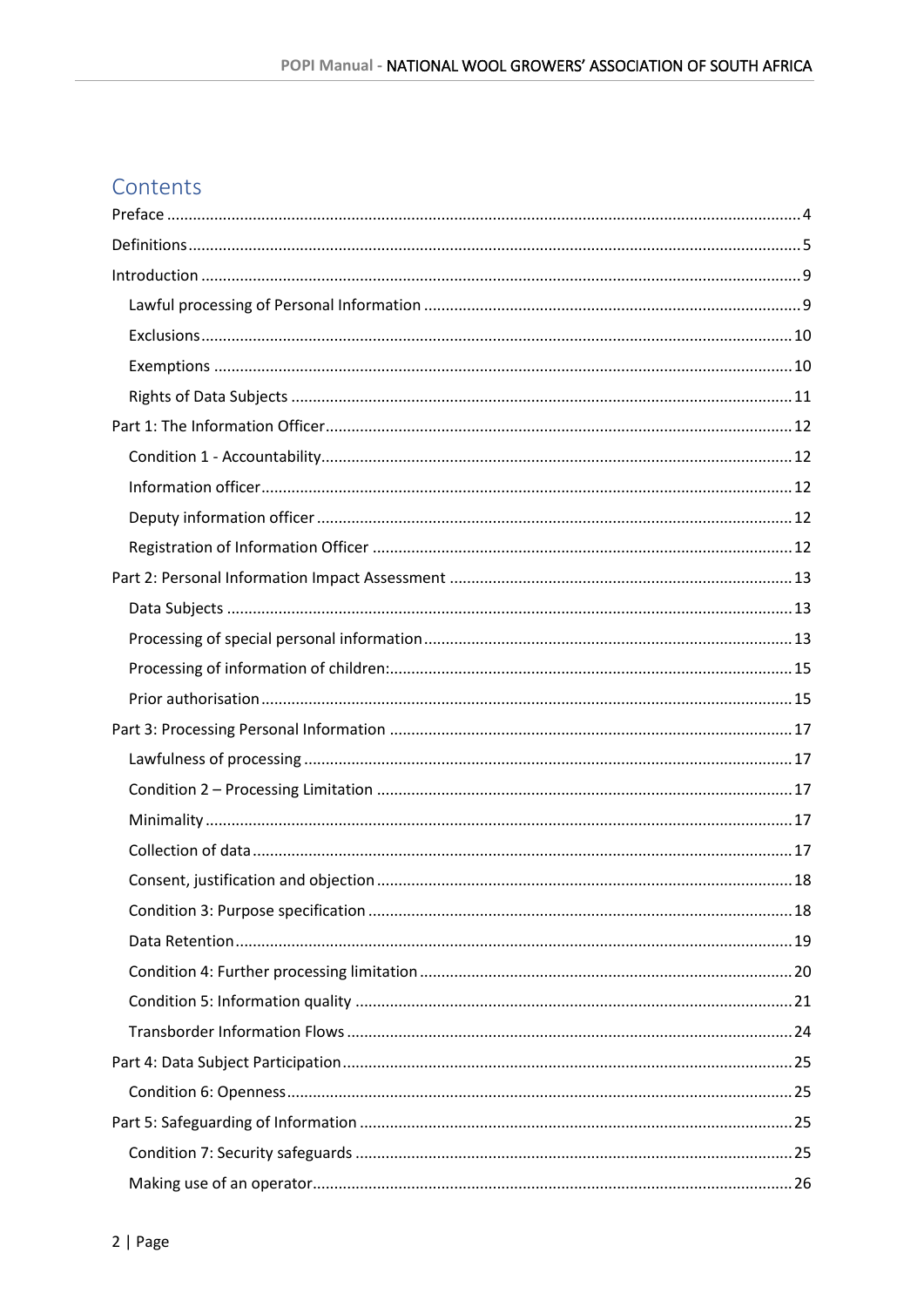| Implementation - Direct marketing by electronic means to new potential clients 29                              |  |
|----------------------------------------------------------------------------------------------------------------|--|
| Implementation - Direct marketing by electronic means to existing clients 29                                   |  |
|                                                                                                                |  |
|                                                                                                                |  |
|                                                                                                                |  |
|                                                                                                                |  |
|                                                                                                                |  |
|                                                                                                                |  |
| Section 14: Manual on functions of, and index of records held by, public body 33                               |  |
| Section 51: Manual on functions of, and index of records held by, private body Error! Bookmark<br>not defined. |  |
|                                                                                                                |  |
|                                                                                                                |  |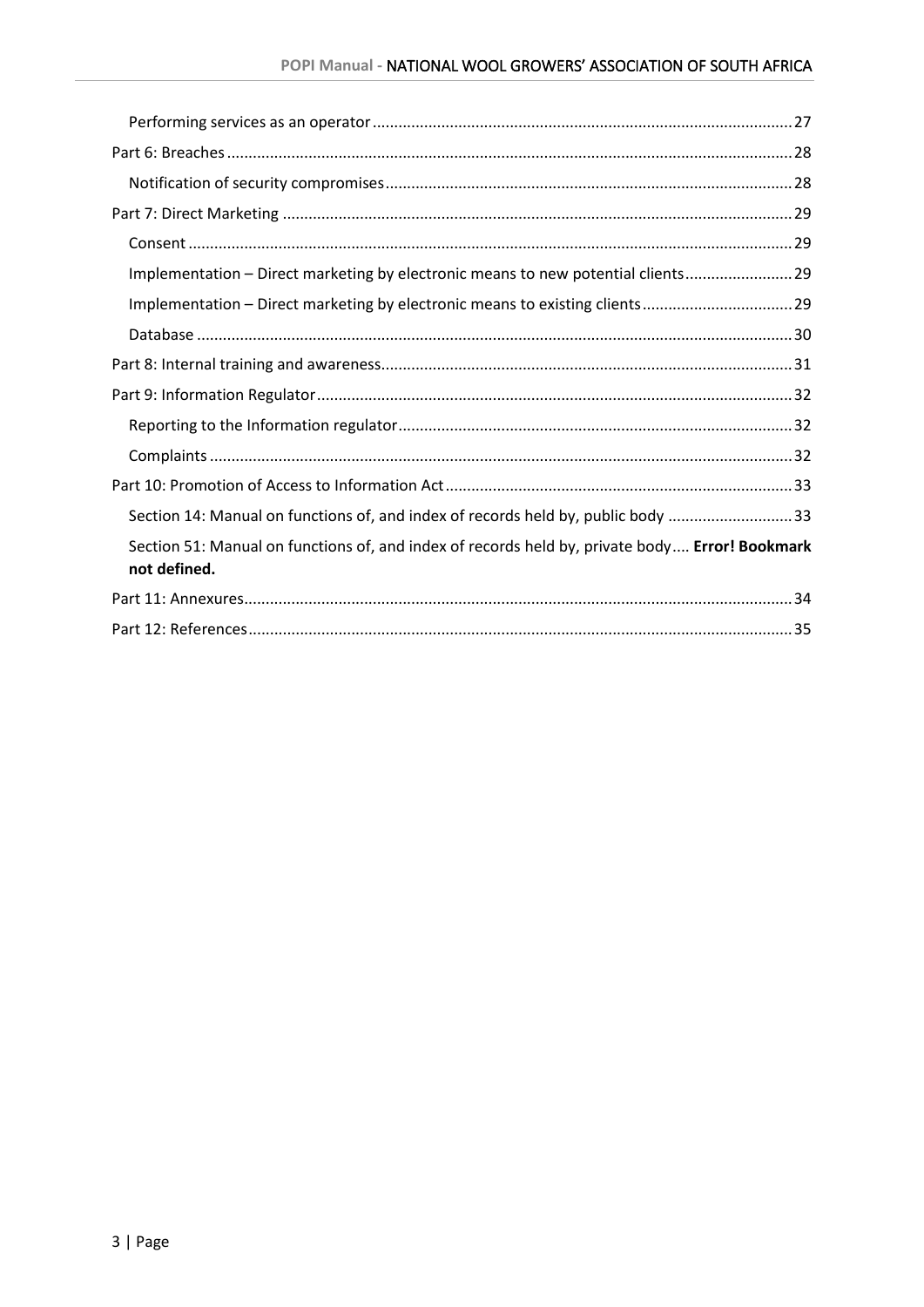### <span id="page-3-0"></span>**Preface**

The Protection of Personal Information Act, 4 of 2013, recognizes that, in terms of the Constitution of South Africa, everyone has the right to privacy. This includes the right against unlawful collection, retention, dissemination and use of personal information. The Act therefore regulates the processing of personal information by public and private bodies in a manner that gives effect to the constitutional right to privacy subject to justifiable limitations that are aimed at protecting other rights and important interests, particularly the of access to information.

The Act requires responsible parties to take actions to ensure protection of personal information when processing, and compliance with the eight lawful conditions of processing.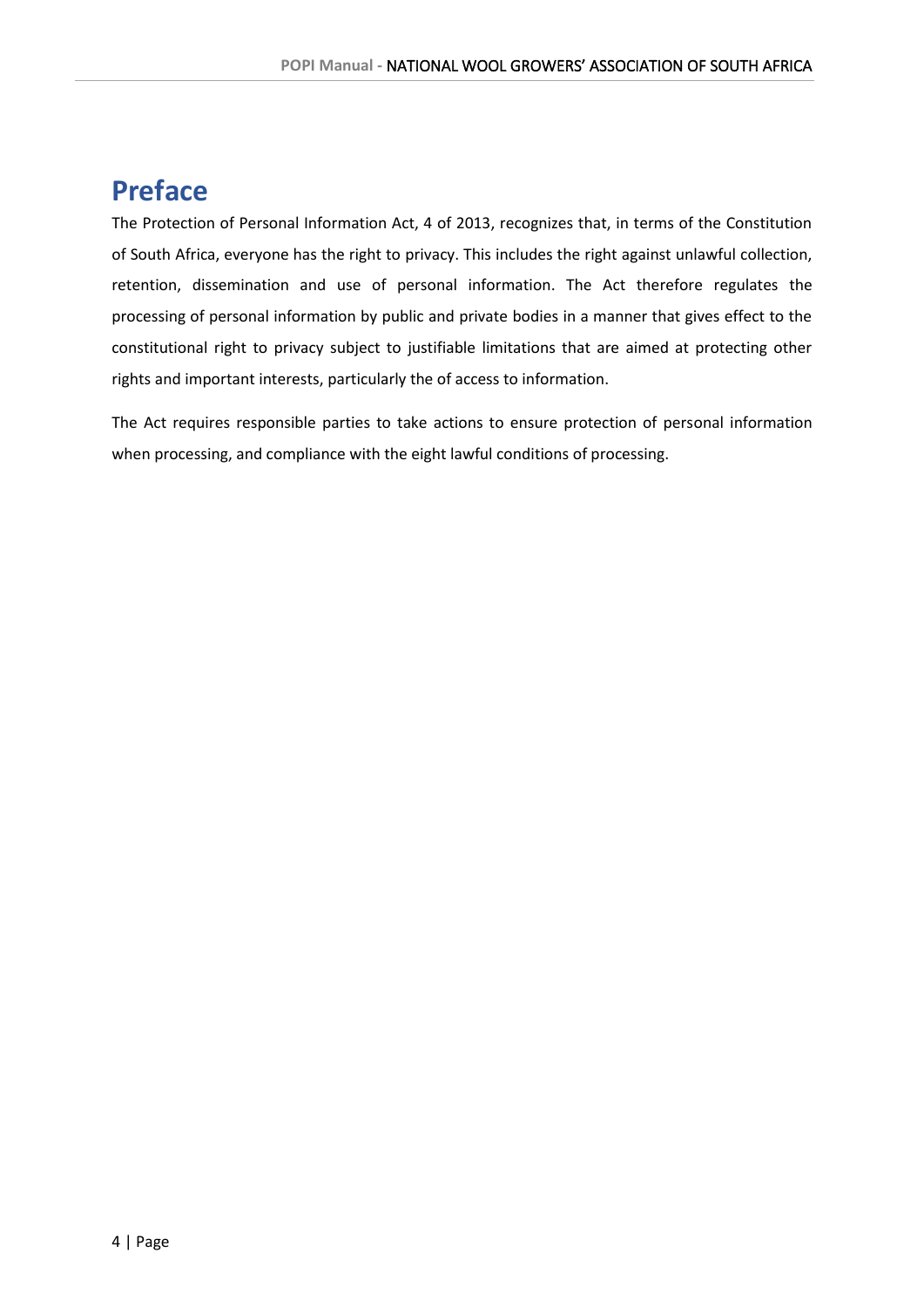### <span id="page-4-0"></span>**Definitions**

The following terms used in this manual and legislation are defined as follows:

**"The Act":** The Protection of Personal Information Act, 4 of 2013, and includes any regulation under this act.

**''Automated means":** any equipment capable of operating automatically in response to instructions given for the purpose of processing information.

**"Biometrics":** A technique of personal identification that is based on physical, physiological or behavioural characterisation including blood typing, fingerprinting, DNA analysis, retinal scanning and voice recognition.

**"Body"**: public or private body.

**"Child":** A natural person under the age of 18 years who is not legally competent, without the assistance of a competent person, to take any action or decision in respect of any matter concerning him- or herself.

**"Code of conduct":** A code of conduct issued by the Regulator in terms of Chapter 7 of the Act.

**"Competent person":** Any person who is legally competent to consent to any action or decision being taken in respect of any matter concerning a child.

**"Consent":** Any voluntary, specific and informed expression of will in terms of which permission is given for the processing of personal information.

**"Constitution":** The Constitution of the Republic of South Africa, 1996.

**"Data subject":** The person to whom personal information relates.

**"De-identify":** In relation to personal information of a data subject, means to delete any information that identifies the data subject, can be used or manipulated by a reasonably foreseeable method to identify the data subject, or can be linked by a reasonably foreseeable method to other information that identifies the data subject.

**"Direct marketing":** To approach a data subject, either in person or by mail or electronic communication, for the direct or indirect purpose of promoting or offering to supply, in the ordinary course of business, any goods or services to the data subject, or requesting the data subject to make a donation of any kind for any reason.

**"Electronic communication":** Any text, voice, sound or image message sent over an electronic communications network which is stored in the network or in the recipient's terminal equipment until it is collected by the recipient.

**"Enforcement notice":** A notice issued by the Regulator to a responsible party in order to take certain action.

**"Filing system":** Any structured set of information, whether centralised, decentralised or dispersed on a functional or geographical basis, which is accessible according to specific criteria.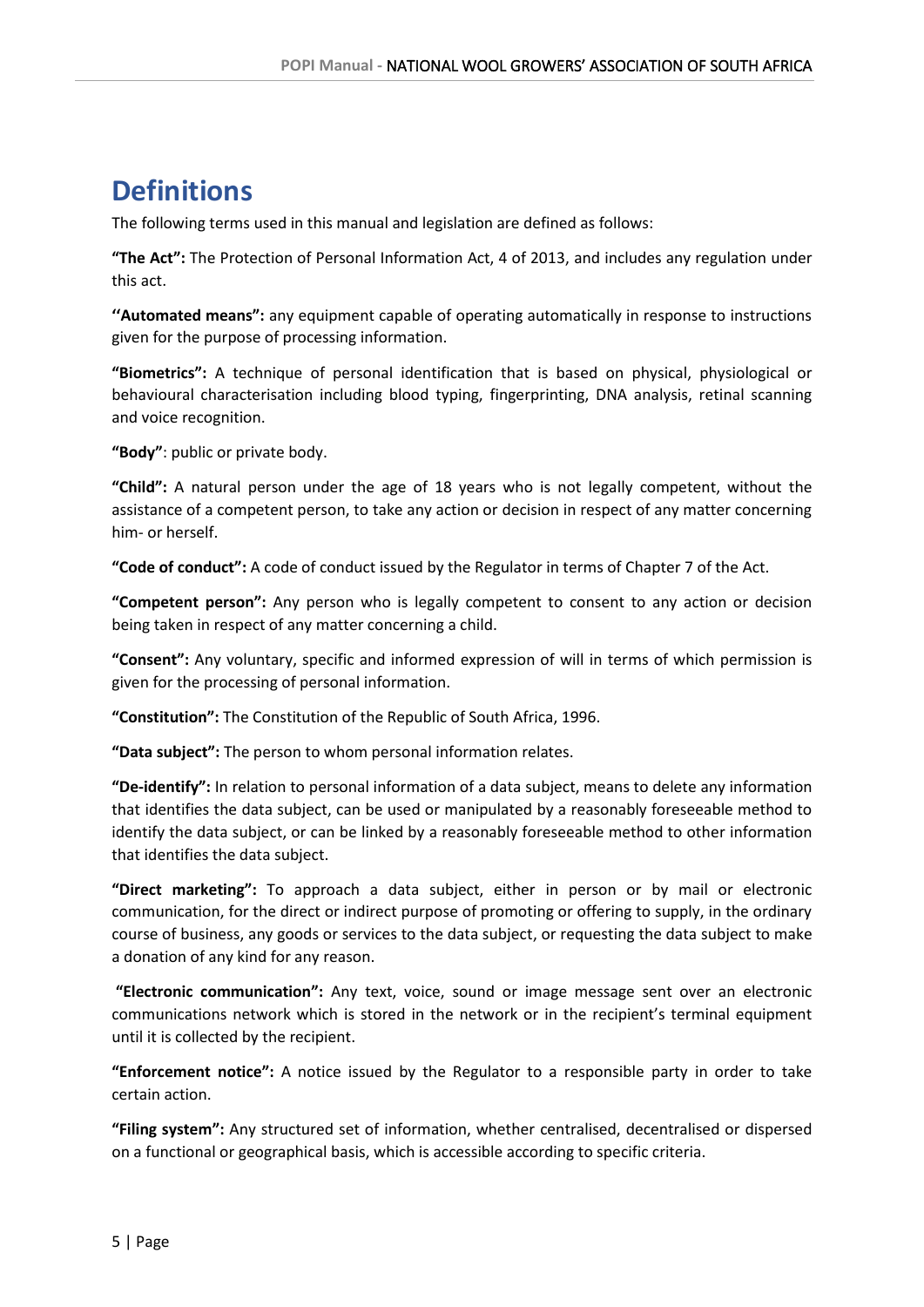**"Head":** of, or in relation to, a private body means:

- a) in the case of a natural person, that natural person or any person duly authorised by that natural person;
- b) in the case of a partnership, any partner of the partnership or any person duly authorised by the partnership;
- c) in the case of a juristic person the chief executive officer or equivalent officer of the juristic person or any person duly authorised by that officer;

**"Information matching programme":** The comparison, whether manually or by means of any electronic or other device, of any document that contains personal information about ten or more data subjects with one or more documents that contain personal information of ten or more data subjects, for the purpose of producing or verifying information that may be used for the purpose of taking any action in regard to an identifiable data subject.

**"Minister":** The Cabinet member responsible for the administration of justice.

**"Operator":** A person who processes personal information for a responsible party in terms of a contract or mandate, without coming under the direct authority of that party. This means that the information you process is not for your direct client, employee, supplier, etc. but rather that of another entity. For example, if you provide payroll services and as such process the information of another entity's employees.

**"Person":** A natural person or a juristic person.

**"Personal information":** Information relating to an identifiable, living, natural person, and where it is applicable, an identifiable, existing juristic person, including, but not limited to:

- a) information relating to the race, gender, sex, pregnancy, marital status, national, ethnic or social origin, colour, sexual orientation, age, physical or mental health, well-being, disability, religion, conscience, belief, culture, language and birth of the person;
- b) information relating to the education or the medical, financial, criminal or employment history of the person;
- c) any identifying number, symbol, e-mail address, physical address, telephone number, location information, online identifier or other particular assignment to the person;
- d) the biometric information of the person;
- e) the personal opinions, views or preferences of the person;
- f) correspondence sent by the person that is implicitly or explicitly of a private or confidential nature or further correspondence that would reveal the contents of the original correspondence;
- g) the views or opinions of another individual about the person; and
- h) the name of the person if it appears with other personal information relating to the person or if the disclosure of the name itself would reveal information about the person.

**"POPI":** Protection of Personal Information.

**"POPIA":** Protection of Personal Information Act

**"PAIA":** Promotion of Access to Information Act

**"Prescribed":** Prescribed by regulation or by a code of conduct.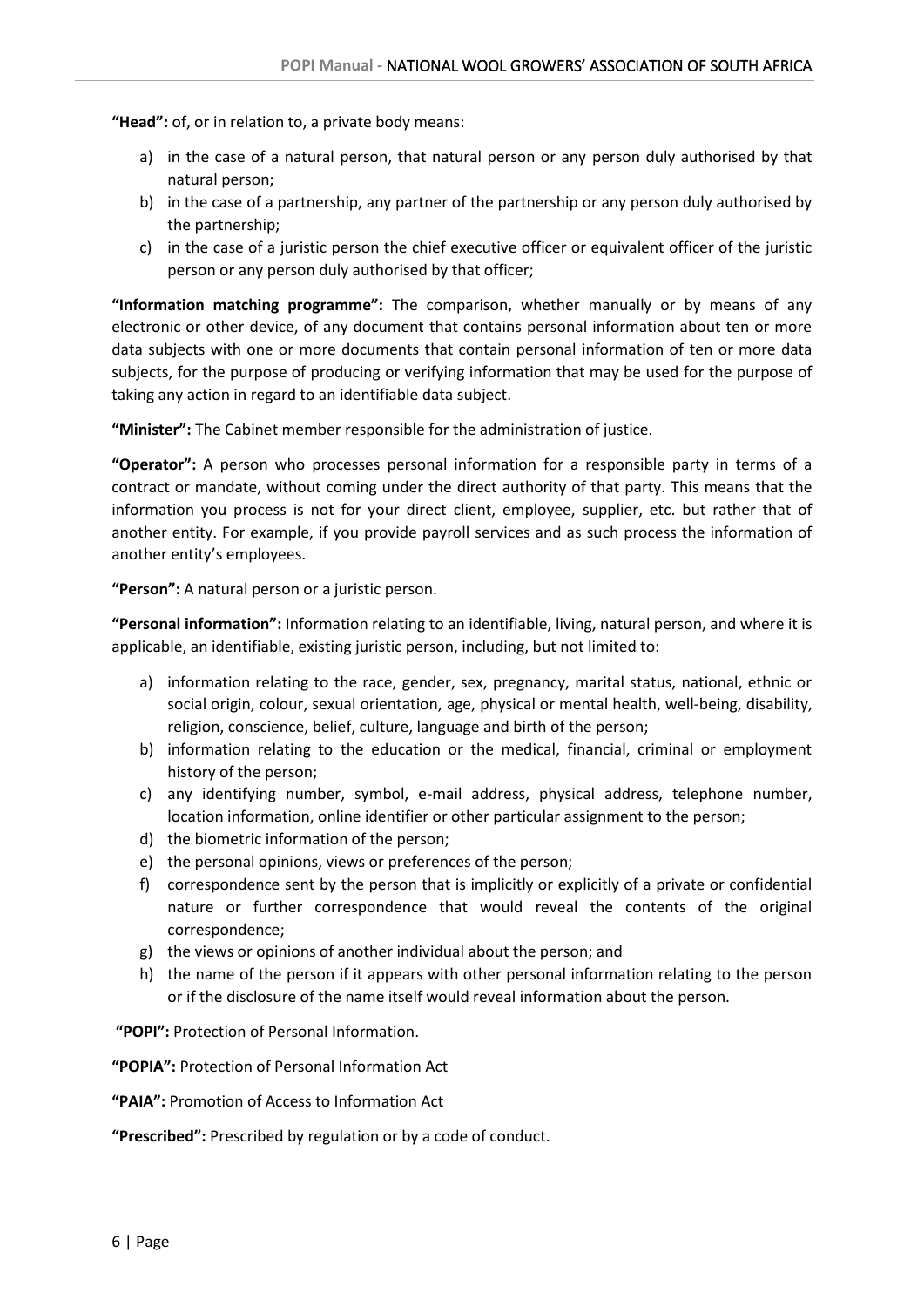#### **"Private body":**

- a) a natural person who carries or has carried on any trade, business or profession, but only in such capacity;
- b) a partnership which carries or has carried on any trade, business or profession; or
- c) any former or existing juristic person but excludes a public body.

**"Processing":** Any operation or activity or any set of operations, whether or not by automatic means, concerning personal information, including:

- a) the collection, receipt, recording, organisation, collation, storage, updating or modification, retrieval, alteration, consultation or use;
- b) dissemination by means of transmission, distribution or making available in any other form; or
- c) merging, linking, as well as restriction, degradation, erasure or destruction of information.

**"Professional legal adviser":** Any legally qualified person, whether in private practice or not, who lawfully provides a client, at his or her or its request, with independent, confidential legal advice.

#### **"Public body":**

- a) any department of state or administration in the national or provincial sphere of government or any municipality in the local sphere of government; or
- b) any other functionary or institution when:
	- a. exercising a power or performing a duty in terms of the Constitution or a provincial constitution; or
	- b. exercising a public power or performing a public function in terms of any legislation.

**"Public record":** A record that is accessible in the public domain and which is in the possession of or under the control of a public body, whether or not it was created by that public body.

**"Record":** Any recorded information:

- a) regardless of form or medium, including any of the following:
	- a. Writing on any material;
	- b. information produced, recorded or stored by means of any tape-recorder, computer equipment, whether hardware or software or both, or other device, and any material subsequently derived from information so produced, recorded or stored;
	- c. label, marking or other writing that identifies or describes anything of which it forms part, or to which it is attached by any means;
	- d. book, map, plan, graph or drawing;
	- e. photograph, film, negative, tape or other device in which one or more visual images are embodied so as to be capable, with or without the aid of some other equipment, of being reproduced;
- b) in the possession or under the control of a responsible party;
- c) whether or not it was created by a responsible party; and
- d) regardless of when it came into existence.

**"Regulator":** The Information Regulator established in terms of section 39 of the Act.

**"Re-identify":** In relation to personal information of a data subject, means to resurrect any information that has been de-identified, that: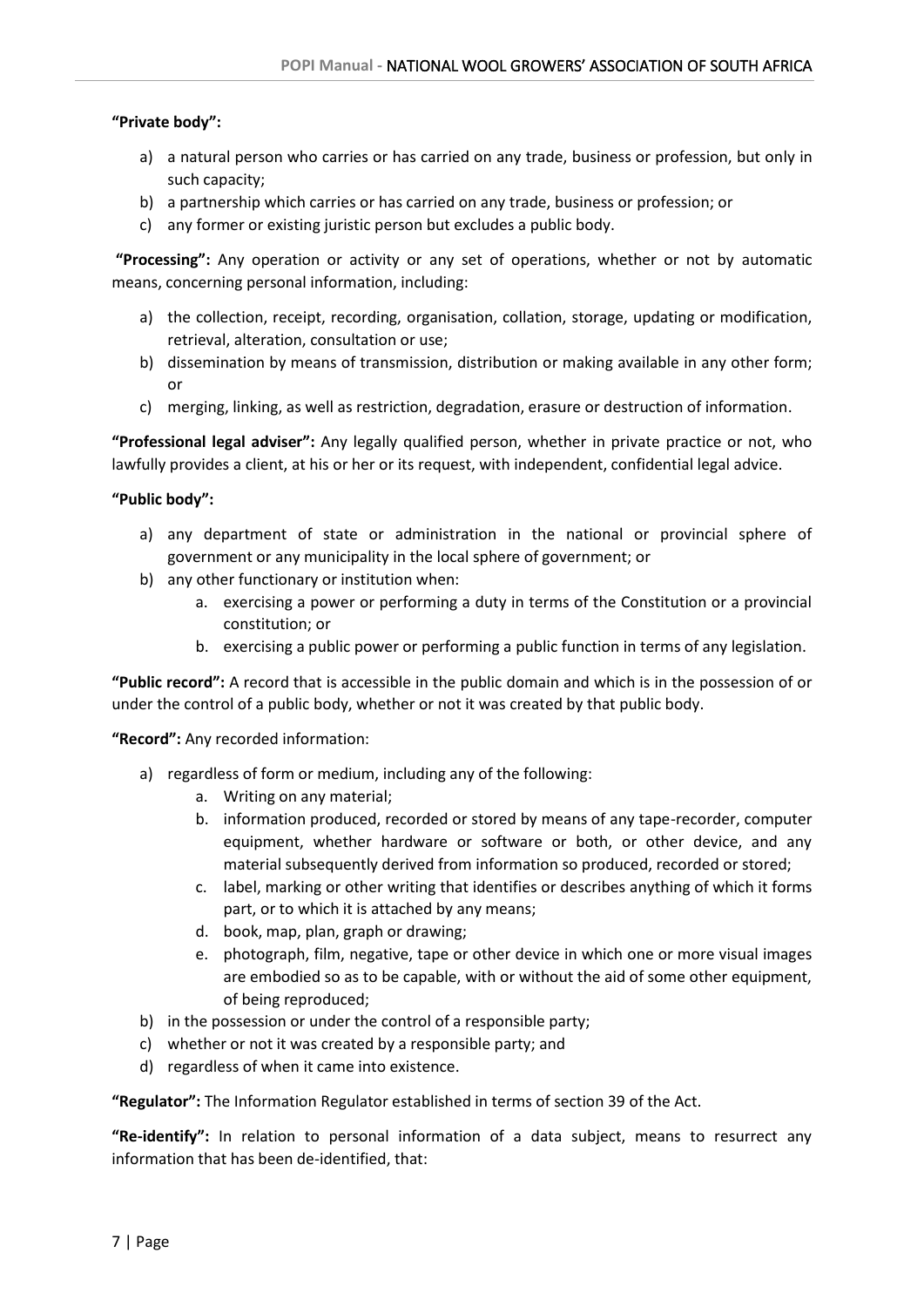- a) identifies the data subject;
- b) can be used or manipulated by a reasonably foreseeable method to identify the data subject; or
- c) can be linked by a reasonably foreseeable method to other information that identifies the data subject, ''re-identified'' has a corresponding meaning.

**"Republic":** The Republic of South Africa.

**"Responsible party":** A public or private body or any other person which, alone or in conjunction with others, determines the purpose of and means for processing personal information.

**"Restriction":** To withhold from circulation, use or publication any personal information that forms part of a filing system, but not to delete or destroy such information.

#### **"Special personal information":**

- a) the religious or philosophical beliefs, race or ethnic origin, trade union membership, political persuasion, health or sex life or biometric information of a data subject; or
- b) the criminal behaviour of a data subject to the extent that such information relates to:
	- a. the alleged commission by a data subject of any offence; or
	- b. any proceedings in respect of any offence allegedly committed by a data subject or the disposal of such proceedings.

**"Unique identifier":** Any identifier that is assigned to a data subject and is used by a responsible party for the purposes of the operations of that responsible party and that uniquely identifies that data subject in relation to that responsible party.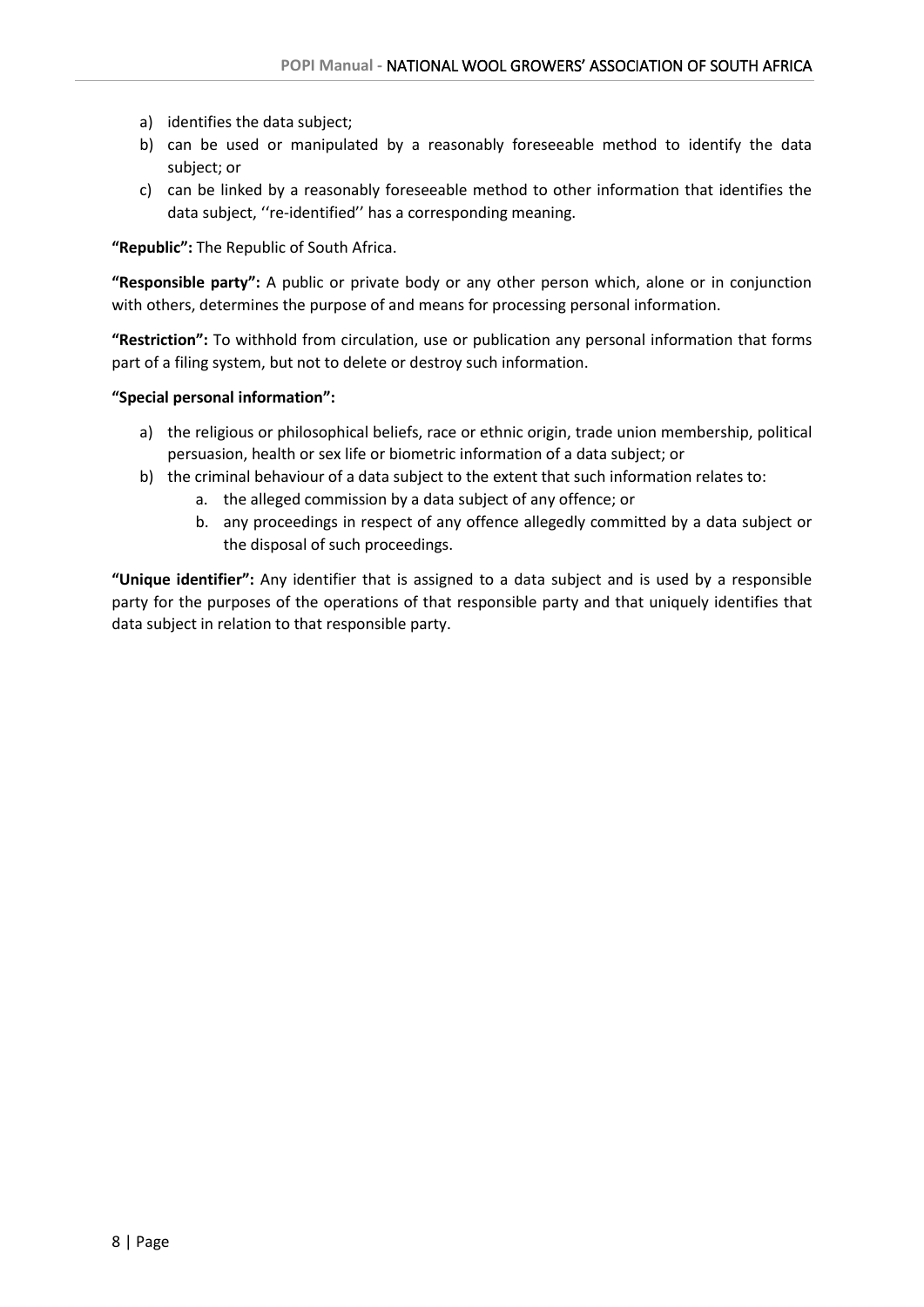### <span id="page-8-0"></span>**Introduction**

#### <span id="page-8-1"></span>Lawful processing of Personal Information

Personal information may be processed if it is done in accordance with the Act and the responsible party adheres to the conditions for the lawful processing of personal information:

- a) Accountability Refer to Part 1: The Information Officer;
- b) Processing limitation Refer to Part 3: Processing Personal Information;
- c) Purpose specification Refer to Part 3: Processing Personal Information;
- d) Further processing limitation Refer to Part 3: Processing Personal Information;
- e) Information quality Refer to Part 3: Processing Personal Information and Part 4: Data subject participation;
- f) Openness Refer to part 4: Data subject participation;
- g) Security safeguards Refer to Part 5: Safeguarding of Information and Part 6: Breaches;
- h) Data subject participation Refer to part 4: Data subject participation.

The processing of special personal information is prohibited unless:

- a) Consent is obtained from the Data subject;
- b) processing is necessary for the establishment, exercise or defense of a right or obligation in law;
- c) processing is necessary to comply with an obligation of international public law;
- d) processing is for historical, statistical or research purposes to the extent that:
	- a. the purpose serves a public interest, and the processing is necessary for the purpose concerned; or
	- b. it appears to be impossible or would involve a disproportionate effort to ask for consent, and sufficient guarantees are provided for to ensure that the processing does not adversely affect the individual privacy of the data subject to a disproportionate extent;
- e) information has deliberately been made public by the data subject;
- f) Processing is authorised by Regulator;
- g) In the event of religious or philosophical belief, processing is carried out by the spiritual or religious organisation to which the data subject belongs or to which their family members belong;
- h) In the event of race or ethnic origin, processing is carried out to identify data subjects or comply with specific legislation;
- i) In the event of trade union membership, processing is carried out by the trade union to which the data subject belongs;
- j) In the event of political persuasion, processing is carried out by or for an institution, founded on political principles if the information is of their members or employees;
- k) In the event of political persuasion, processing is carried out by or for an institution, founded on political principles if the information is for the purposes of:
	- a. Forming a political party;
	- b. participating in the activities of, or engaging in the recruitment of members for or canvassing supporters or voters for, a political party;
	- c. campaigning for a political party or cause.
- l) In the event of health or sex life, processing is carried out by: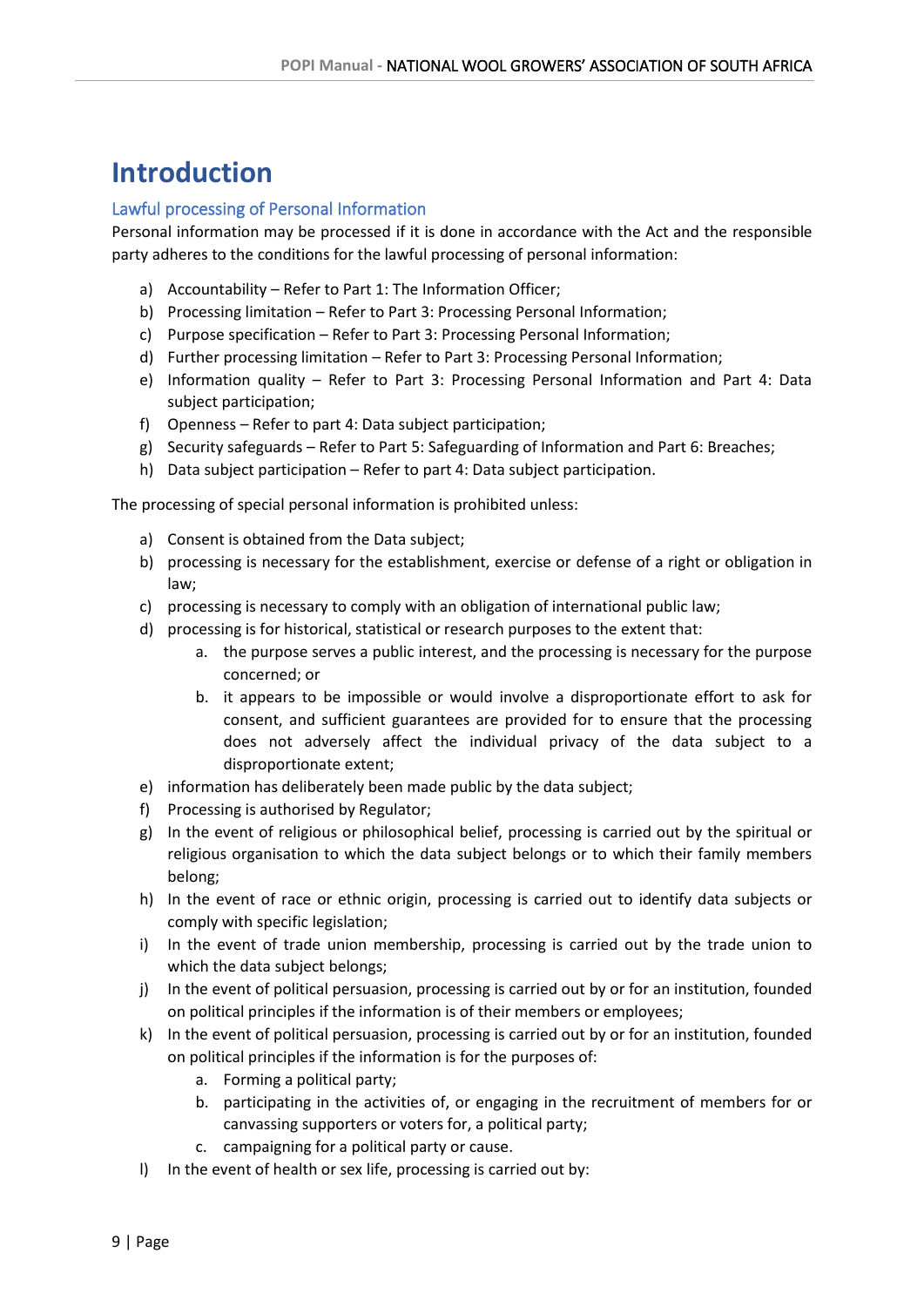- a. medical professionals, healthcare institutions or facilities or social services, if such processing is necessary for the proper treatment and care of the data subject;
- b. insurance companies, medical schemes, medical scheme administrators and managed healthcare organisations;
- c. schools, if such processing is necessary to provide special support for pupils or making special arrangements in connection with their health or sex life;
- d. any public or private body managing the care of a child if such processing is necessary for the performance of their lawful duties;
- e. any public body, if such processing is necessary in connection with the implementation of prison sentences or detention measures;
- f. administrative bodies, pension funds, employers or institutions working for them.
- m) In the event of criminal behaviour or biometric information, processing is carried out by bodies charged by law with applying criminal law or by responsible parties who have obtained that information in accordance with the law;
- n) In the event of criminal behaviour or biometric information, the processing is carried out by the employer in accordance with the rules established in compliance with labour legislation.

The processing of personal information of children are prohibited unless it is:

- a) Carried out with the prior consent of a competent person;
- b) Necessary for the establishment, exercise or defense of a right or obligation in law;
- c) Necessary to comply with an obligation of international public law;
- d) For historical, statistical or research purposes to the extent that:
	- a. the purpose serves a public interest, and the processing is necessary for the purpose concerned; or
	- b. it appears to be impossible or would involve a disproportionate effort to ask for consent, and sufficient guarantees are provided for to ensure that the processing does not adversely affect the individual privacy of the child to a disproportionate extent;
- e) Of personal information which has deliberately been made public by the child with the consent of a competent person;
- f) Processing is authorised by Regulator.

#### <span id="page-9-0"></span>**Exclusions**

The Act does not apply to the processing of personal information:

- a) in the course of a purely personal or household activity;
- b) that has been de-identified to the extent that it cannot be re-identified again;
- c) solely for the purpose of journalistic, literary or artistic expression to the extent that such an exclusion is necessary to reconcile, as a matter of public interest, the right to privacy with the right to freedom of expression.

The processing of the above information will therefore not be dealt with in this manual.

#### <span id="page-9-1"></span>**Exemptions**

The regulator may grant exemption, however, at the time this manual was published there was no exemptions granted by the regulator.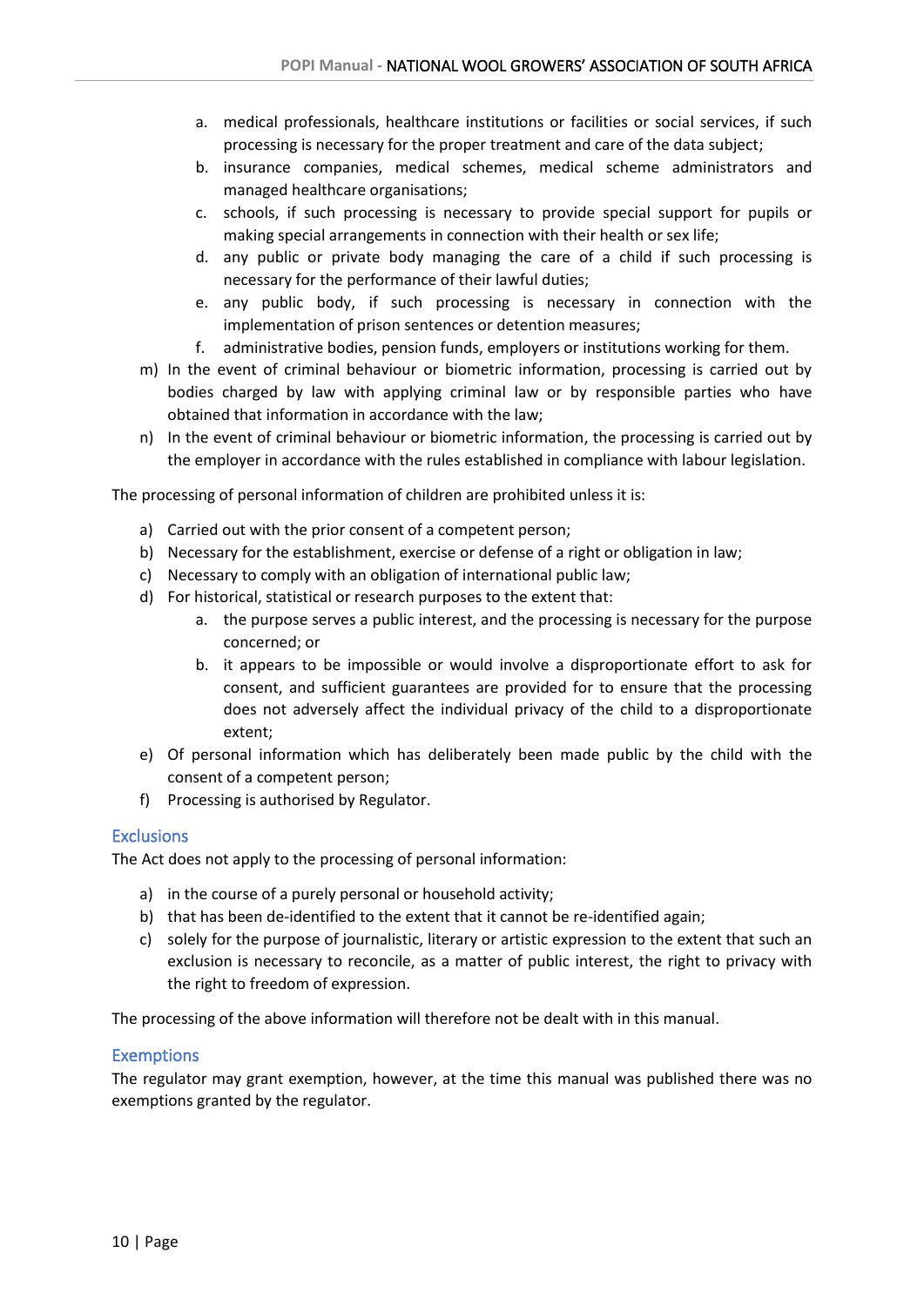#### <span id="page-10-0"></span>Rights of Data Subjects

Data subjects have the following rights in terms of the Act:

- a) to be notified that personal information is being collected or personal information has been accessed or acquired by an unauthorised person;
- b) to establish whether a responsible party holds personal information of that data subject and to request access to such personal information;
- c) to request, where necessary, the correction, destruction or deletion of personal information;
- d) to object, on reasonable grounds relating to the particular situation, to the processing personal information;
- e) to object to the processing of personal information at any time for purposes of direct marketing;
- f) not to have personal information processed for purposes of direct marketing by means of unsolicited electronic communications except as allowed – Refer to Part 7: Direct Marketing;
- g) not to be subject, under certain circumstances, to a decision which is based solely on the basis of the automated processing of personal information intended to provide a profile of such person;
- h) to submit a complaint to the Regulator regarding the alleged interference with the protection of the personal information of any data subject or to submit a complaint to the Regulator in respect of a determination of an adjudicator;
- <span id="page-10-1"></span>i) to institute civil proceedings regarding the alleged interference with the protection of personal information;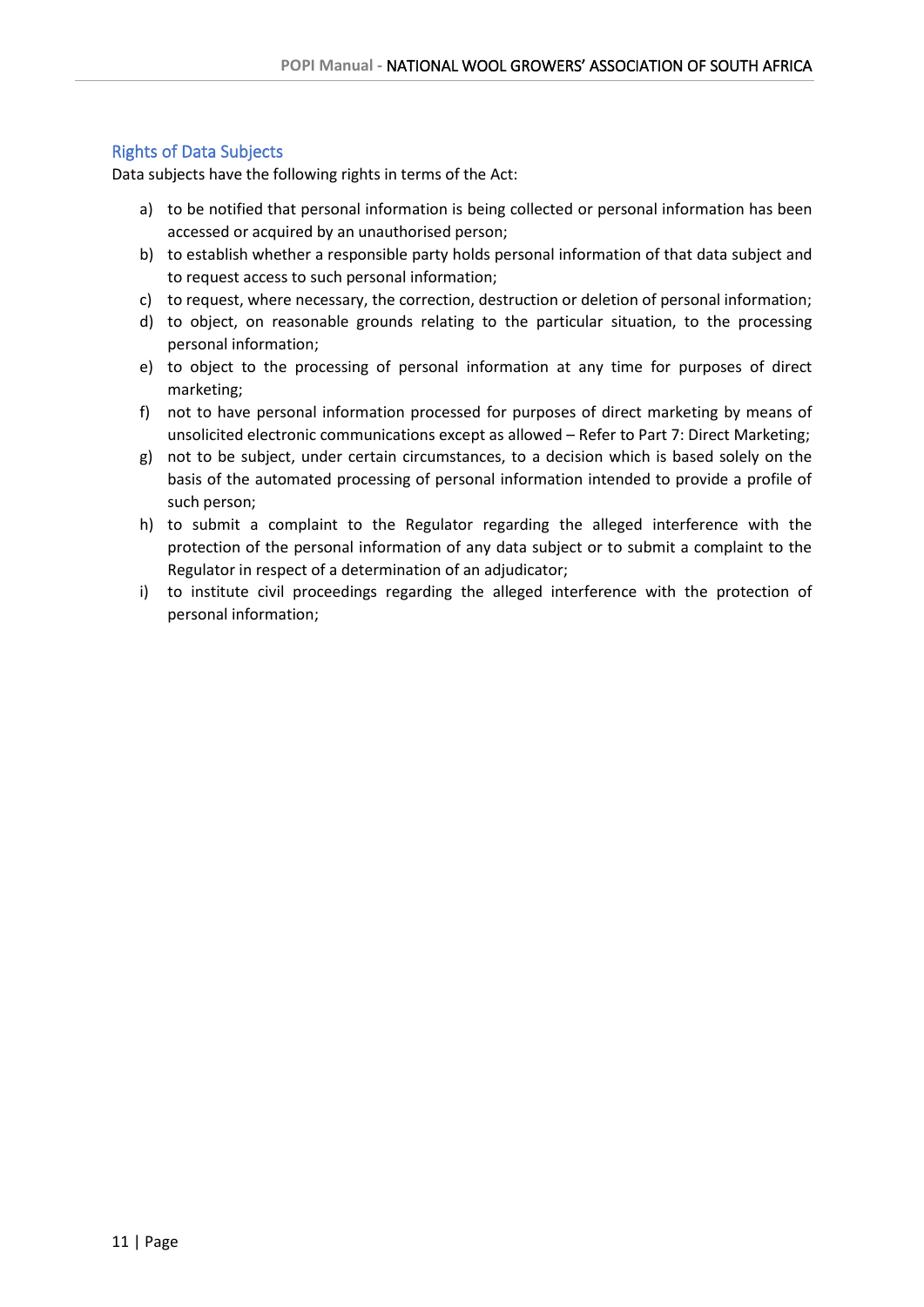# **Part 1: The Information Officer**

#### <span id="page-11-0"></span>Condition 1 - Accountability

As a responsible party, NATIONAL WOOL GROWERS' ASSOCIATION OF SOUTH AFRICA must ensure that the conditions for the lawful processing of personal information is complied with. This is done through the appointment of an information officer who will take responsibility and accountability for the provisions of the Act.

#### <span id="page-11-1"></span>Information officer

NATIONAL WOOL GROWERS' ASSOCIATION OF SOUTH AFRICA is a Public body and as such our information officer is the CEO or equivalent of the entity. This individual has accepted and acknowledged their role in this capacity and is aware of the accountability that comes with it. Please refer to **Annexure 1 – Information officer** for the acceptance of this responsibility by the relevant individual.

#### <span id="page-11-2"></span>Deputy information officer

Information Officers are required to designate one or more Deputy Information Officers. As such, NATIONAL WOOL GROWERS' ASSOCIATION OF SOUTH AFRICA has appointed a deputy information officer to whom the responsibilities in terms of the Act as well as the Promotion of Access to Information Act, will be delegated. The Deputy Information Officer will be afforded sufficient time, adequate resources and the financial means to devote to matters concerning POPIA and PAIA.

The Deputy Information Officer will report to the CEO or equivalent as Information officer. He/she will be accessible to all relevant parties within the entity as well as outside to be able to fulfill the duties. This individual will be responsible for implementing the POPI policies and procedures within the entity as set out in **Annexure 1 – Information officer.**

Despite the above-mentioned designation of a Deputy Information Officer(s), an Information Officer retains the accountability and responsibility for the functions delegated to the Deputy Information Officer.

**Annexure 1 – Information officer**, sets out the responsibility and accountability of the Information Officer and the Deputy Information officer, as well as the formal acceptance of these.

#### <span id="page-11-3"></span>Registration of Information Officer

Officers must take up their duties in terms of this Act only after the responsible party has registered them with the Regulator. The Information Officer must complete and submit the registration form to the regulator. The current Information officer has been registered. Should there be a change in Information officer, the particulars will be updated. The Information Officer and Deputy Information Officer acknowledges that the Regulator will make their contact details available on its website.

#### **Annexure 2 – Information Officer's registration form**

Manual applications for registration of Information Officers and Deputy Information Officers may be submitted to the Regulator through the following channels:

Email: registration.IR@justice.gov.za Postal: P.O Box 31533 Braamfontein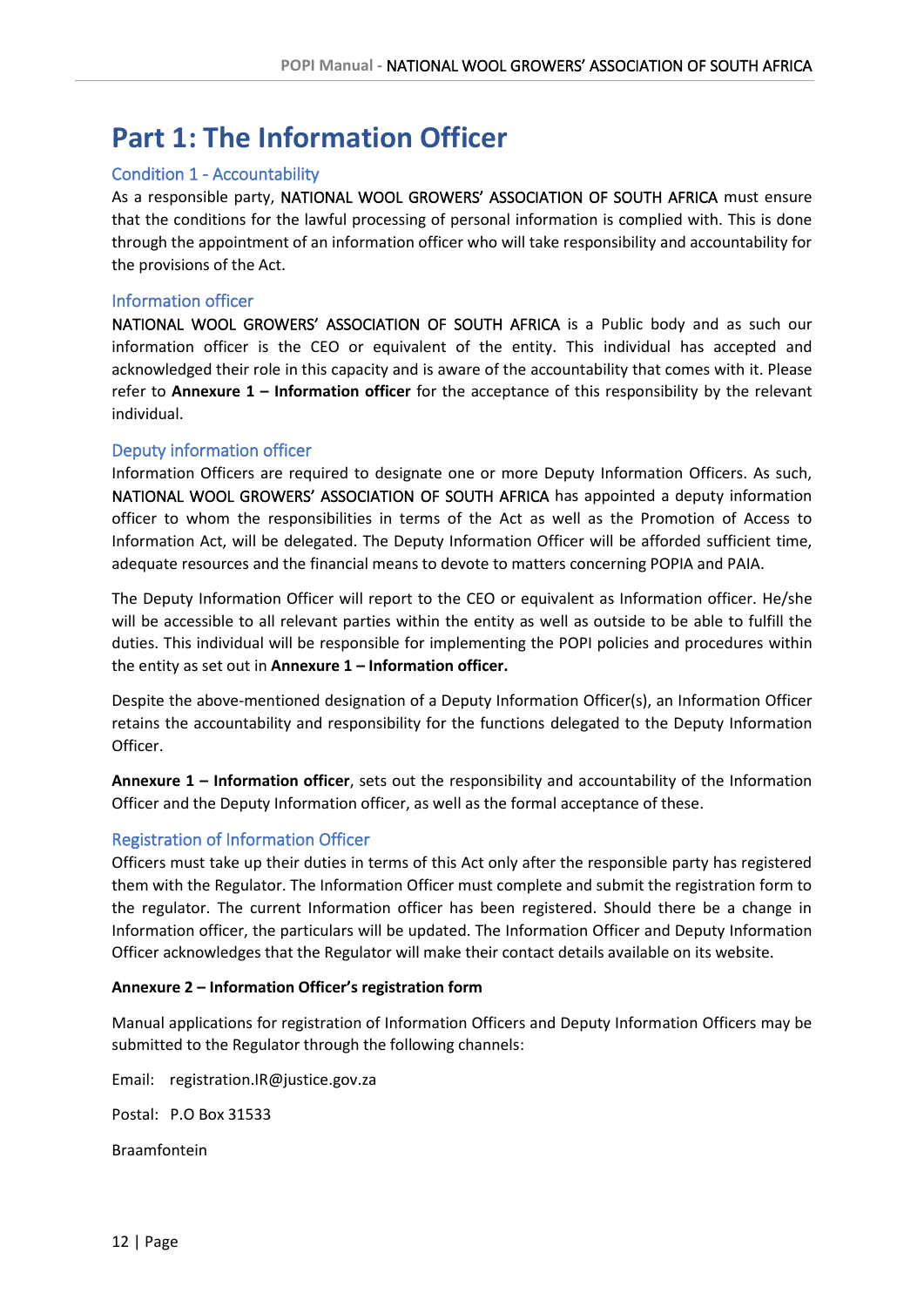### <span id="page-12-0"></span>**Part 2: Personal Information Impact Assessment**

It is the responsibility of the information officer to perform a personal information impact assessment to ensure that adequate measures and standards exist in order to comply with the conditions for the lawful processing of personal information.

This assessment should identify which parts of the Act is applicable to the entity, who are the data subjects of the entity, what information is collected and processed and what measures needs to be taken to ensure lawful processing and safeguarding of the information.

We have had a number of meetings with individuals within the company who are responsible for processing information, to be able to identify all the necessary information. The information collated has been documented in **Annexure 3 - Personal information Impact assessment**.

#### <span id="page-12-1"></span>Data Subjects

The following data subjects have been identified during the impact assessment for whom the processes will be implemented as per Part 3: Processing Personal Information:

- a) Employees and prospective employees
- b) Customers
- c) Suppliers
- d) Members (Producers) and Economic study group members
- e) Directors
- f) Consultants
- g) Students

#### <span id="page-12-2"></span>Processing of special personal information

We process special personal information for the following data subjects:

| Data subject                                            | <b>Reason for processing</b>                                                                                                                                                                                                                             |
|---------------------------------------------------------|----------------------------------------------------------------------------------------------------------------------------------------------------------------------------------------------------------------------------------------------------------|
| Employees and prospective employees                     | For employment equity purposes<br>For Payroll purposes<br>For submission of relevant statutory returns<br>performance management and<br>staff<br>For<br>development purposes.                                                                            |
| <b>Customers</b>                                        | For billing and legal recovery purposes<br>For assignment of appropriate credit limits and<br>terms as required                                                                                                                                          |
| <b>Suppliers</b>                                        | For accounting and procurement management<br>purposes.<br>For submission of relevant statutory returns                                                                                                                                                   |
| Members (Producers) and Economic study<br>group members | For accounting and procurement management<br>purposes.<br>For billing and recovery of membership fees<br>For submission of relevant statutory returns<br>For distribution of industry newsletters and<br>industry relevant information to the producers. |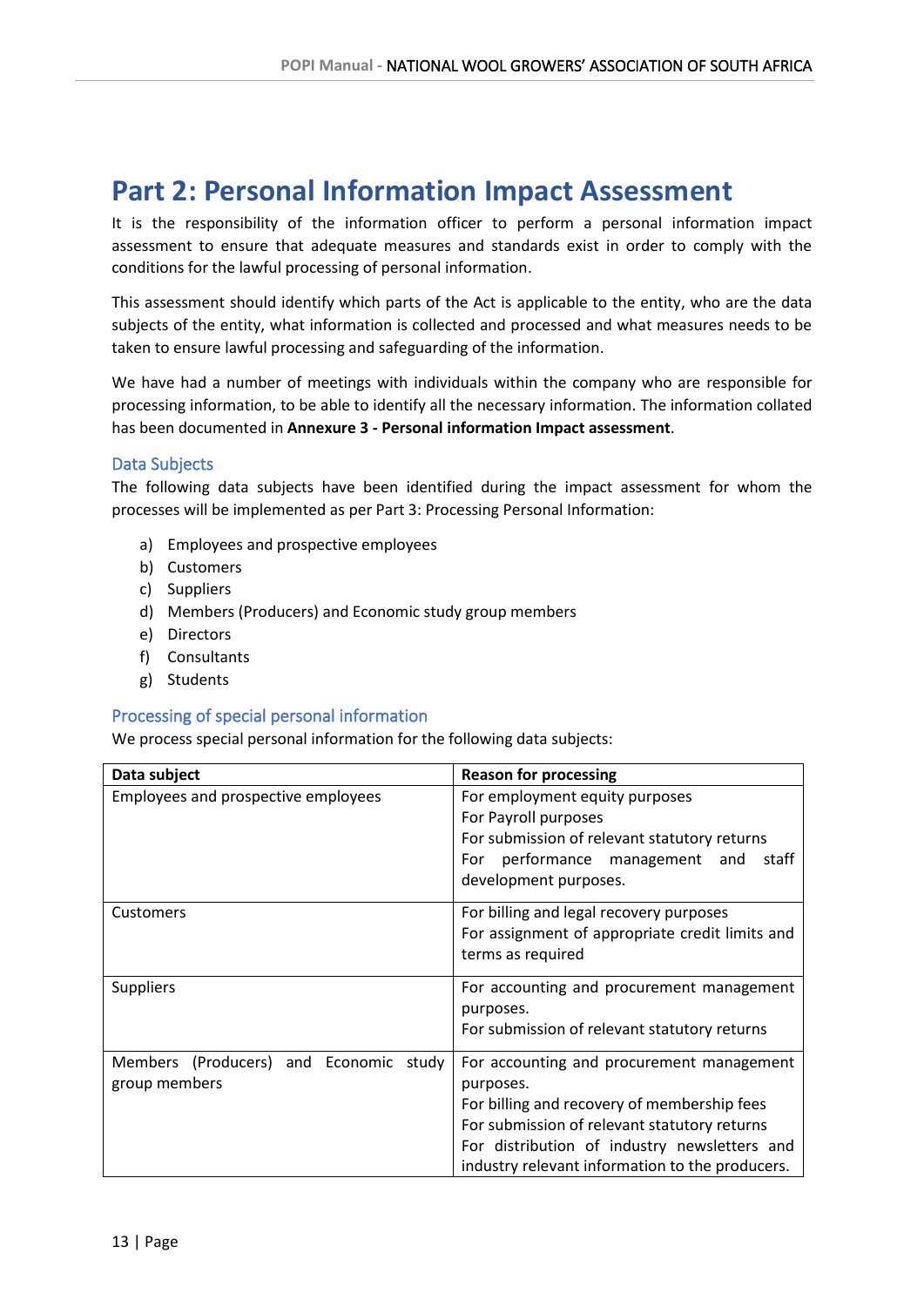|                          | To notify members of upcoming industry           |
|--------------------------|--------------------------------------------------|
|                          | events.                                          |
|                          |                                                  |
|                          | For sustainable development and research in      |
|                          | the industry                                     |
|                          | submission of relevant<br>For<br>personal        |
|                          | information to international funders of projects |
|                          | For the placement of articles and photograps     |
|                          | on social media relating to farming practices    |
|                          | and / or events                                  |
|                          |                                                  |
| <b>Directors</b>         | For Payroll purposes                             |
|                          | For submission of relevant statutory returns     |
|                          | For submission of CIPC statutory documents       |
|                          | For maintenance of Company records ie            |
|                          | Minutes of Meetings as required.                 |
| Consultants/Field Agents | To advise members (producers) of sustainable     |
|                          | development<br>practices to<br>the<br>ensure     |
|                          | sustainability of the industry.                  |
|                          | To provide membership support services.          |
|                          | To gather industry statistics as required.       |
| <b>Students</b>          | For providing sustainable development and        |
|                          | skills advancement to young and upcoming         |
|                          | producers.                                       |

We will only process this information if one of the following is applicable:

- a) Consent is obtained from the Data subject;
- b) processing is necessary for the establishment, exercise or defense of a right or obligation in law;
- c) processing is necessary to comply with an obligation of international public law;
- d) processing is for historical, statistical or research purposes to the extent that:
	- a. the purpose serves a public interest and the processing is necessary for the purpose concerned; or
	- b. it appears to be impossible or would involve a disproportionate effort to ask for consent, and sufficient guarantees are provided for to ensure that the processing does not adversely affect the individual privacy of the data subject to a disproportionate extent;
- e) information has deliberately been made public by the data subject;
- f) Processing is authorised by Regulator;
- g) in the event of race or ethnic origin, processing is carried out to identify data subjects or comply with specific legislation;
- h) In the event of health or sex life, processing is carried out by:
	- a. insurance companies, medical schemes, medical scheme administrators and managed healthcare organisations;
	- b. administrative bodies, pension funds, employers or institutions working for them.
- i) In the event of criminal behaviour or biometric information, the processing is carried out by the employer in accordance with the rules established in compliance with labour legislation.

This is documented in **Annexure 3 - Personal information Impact assessment**, on each relevant data subject tab.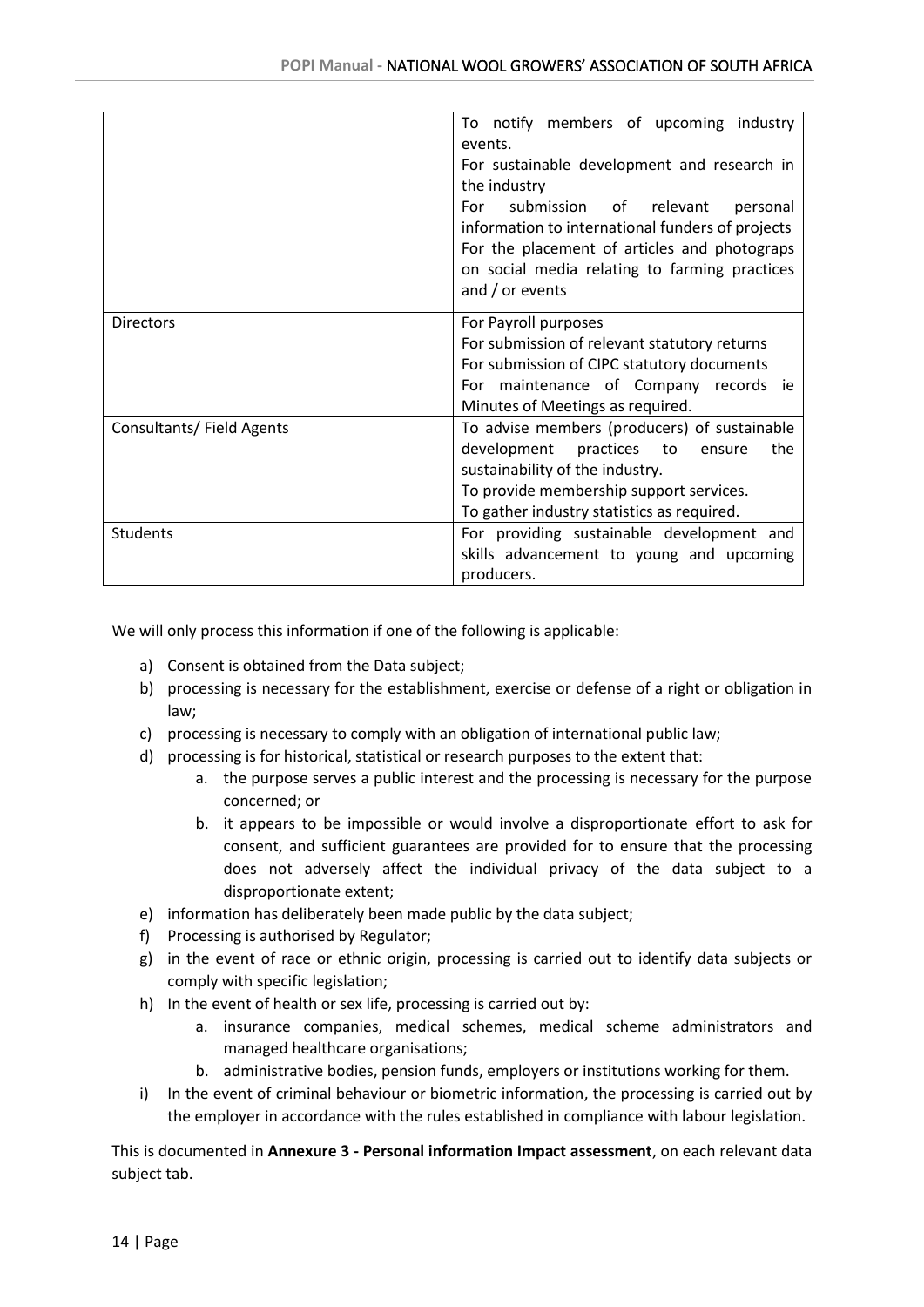#### <span id="page-14-0"></span>Processing of information of children:

We process personal information of children for the following data subjects:

| Data subject | <b>Reason for processing</b> |
|--------------|------------------------------|
| None         |                              |

We will only process this information if one of the following is applicable:

- a) Carried out with the prior consent of a competent person;
- b) Necessary for the establishment, exercise or defense of a right or obligation in law;
- c) Necessary to comply with an obligation of international public law;
- d) For historical, statistical or research purposes to the extent that:
	- a. the purpose serves a public interest and the processing is necessary for the purpose concerned; or
	- b. it appears to be impossible or would involve a disproportionate effort to ask for consent, and sufficient guarantees are provided for to ensure that the processing does not adversely affect the individual privacy of the child to a disproportionate extent;
- e) Of personal information which has deliberately been made public by the child with the consent of a competent person;
- f) Processing is authorised by Regulator.

This is documented in **Annexure 3 - Personal information Impact assessment**, on each relevant data subject tab.

#### <span id="page-14-1"></span>Prior authorisation

The responsible party must obtain prior authorisation from the Regulator prior to any processing if that responsible party plans to:

- a) process any unique identifiers of data subjects for a purpose other than the one for which the identifier was specifically intended at collection; and with the aim of linking the information together with information processed by other responsible parties;
- b) process information on criminal behaviour or on unlawful or objectionable conduct on behalf of third parties;
- c) process information for the purposes of credit reporting;
- d) transfer special personal information, or the personal information of children, to a third party in a foreign country that does not provide an adequate level of protection for the processing of personal information.

For guidance and more information on the above, please see **Annexure 15 – Application for prior authorisation**

A responsible party must obtain prior authorisation only once and not each time that personal information is received or processed, except where the processing departs from that which has been authorised. This authorisation will be obtained by notifying the Regulator of the processing as above.

Responsible parties may not carry out information processing that has been notified to the Regulator until the Regulator has completed its investigation or until they have received notice that a more detailed investigation will not be conducted. The Regulator must inform the responsible party in writing within four weeks of the notification as to whether or not it will conduct a more detailed investigation. On conclusion of the more detailed investigation the Regulator must issue a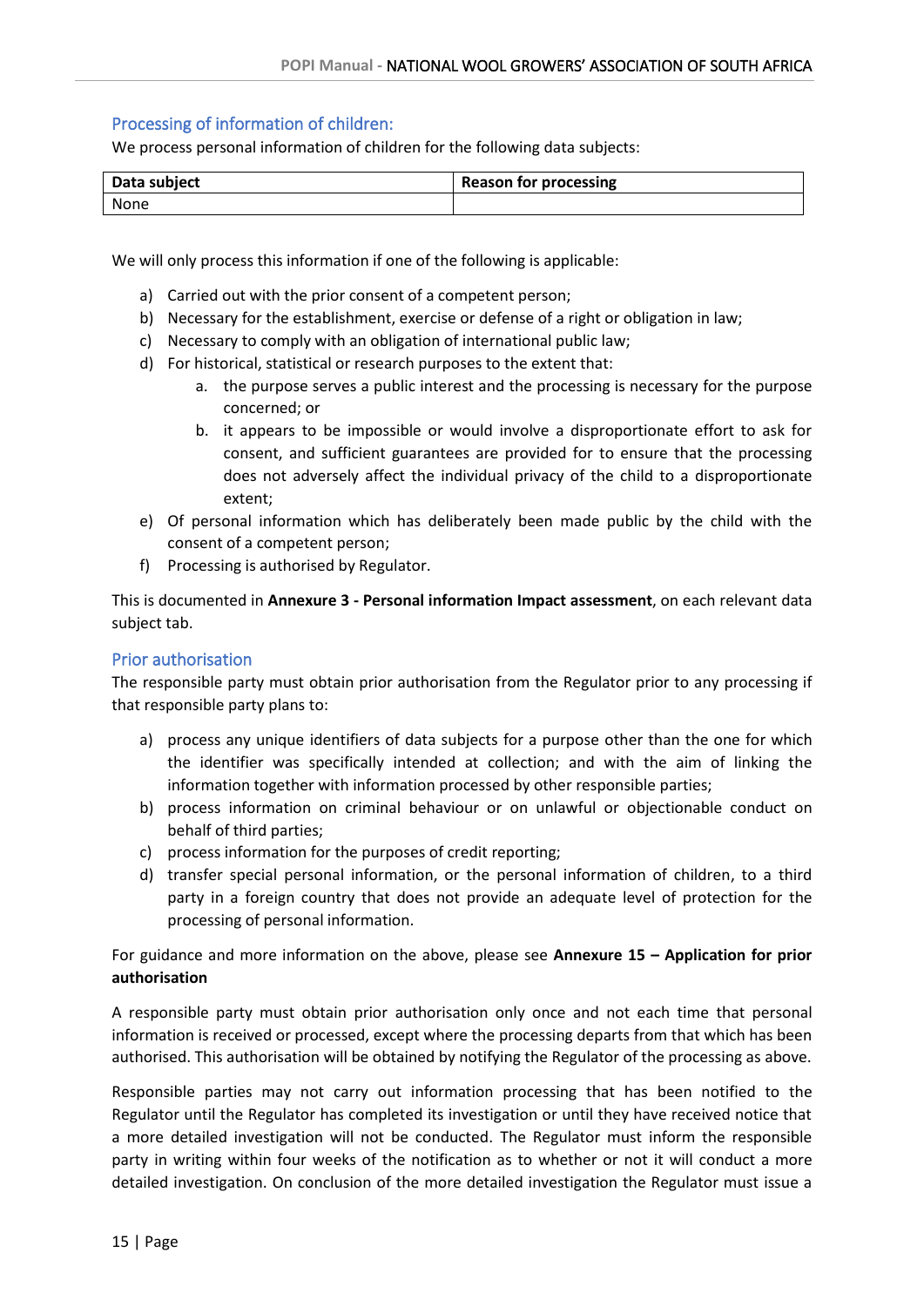statement concerning the lawfulness of the information processing. If the Responsible party does not receive the Regulator's decision within the time limits specified, it may presume a decision in its favour and continue with its processing.

NATIONAL WOOL GROWERS' ASSOCIATION OF SOUTH AFRICA does not process information as above and as such does not need prior authorisation.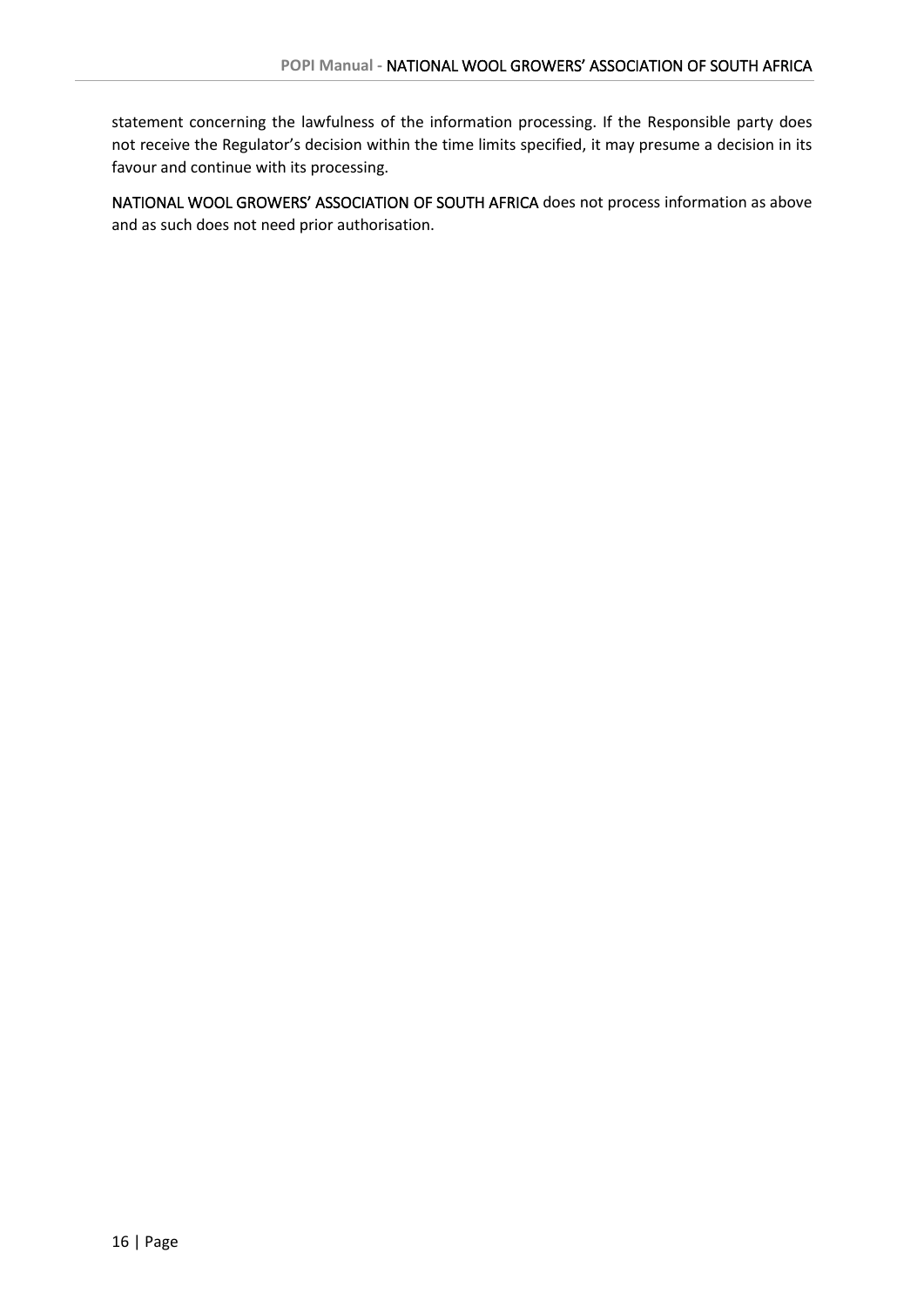### <span id="page-16-0"></span>**Part 3: Processing Personal Information**

#### <span id="page-16-1"></span>Lawfulness of processing

Personal information must be processed lawfully and in a reasonable manner that does not infringe the privacy of the data subject. NATIONAL WOOL GROWERS' ASSOCIATION OF SOUTH AFRICA therefore implements the below policies and procedures on the personal information processed of all data subjects identified during the Personal Information Impact Assessment as per Part 2.

#### <span id="page-16-2"></span>Condition 2 – Processing Limitation

A responsible party will ensure that it only process data that it actually needs for the purposes of running the business, executing its contracts and protecting its legitimate interests.

#### <span id="page-16-3"></span>Minimality

Personal information may only be processed if, given the purpose for which it is processed, it is adequate, relevant and not excessive. As per **Annexure 3 – Personal Information Impact Assessment**, all personal information obtained per data subject will be evaluated against the purpose for processing to identify if it is adequate, relevant and not excessive. If it does not comply, it will not be processed.

#### <span id="page-16-4"></span>Collection of data

NATIONAL WOOL GROWERS' ASSOCIATION OF SOUTH AFRICA will always aim to collect data directly from a data subject. In the following instances it is not required by the Act to receive it directly from the data subject and as such will not be a contravention:

- a) The information is contained in or derived from a public record or has deliberately been made public by the data subject;
- b) The data subject or a competent person where the data subject is a child has consented to the collection of the information from another source;
- c) Collection of the information from another source would not prejudice a legitimate interest of the data subject;
- d) Collection of the information from another source is necessary:
	- a. To avoid prejudice to the maintenance of the law by any public body, including the prevention, detection, investigation, prosecution and punishment of offences;
	- b. To comply with an obligation imposed by law or to enforce legislation concerning the collection of revenue as defined in section 1 of the South African Revenue Service Act, 1997 (Act 34 of 1997);
	- c. For the conduct of proceedings in any court or tribunal that have commenced or are reasonably contemplated;
	- d. In the interests of national security; or
	- e. To maintain the legitimate interests of the responsible party or of a third party to whom the information is supplied;
- e) Compliance would prejudice a lawful purpose of the collection; or
- f) Compliance is not reasonably practicable in the circumstances of the particular case.

The source of the data is indicated on **Annexure 3 – Personal Information Impact Assessment**, per data subject.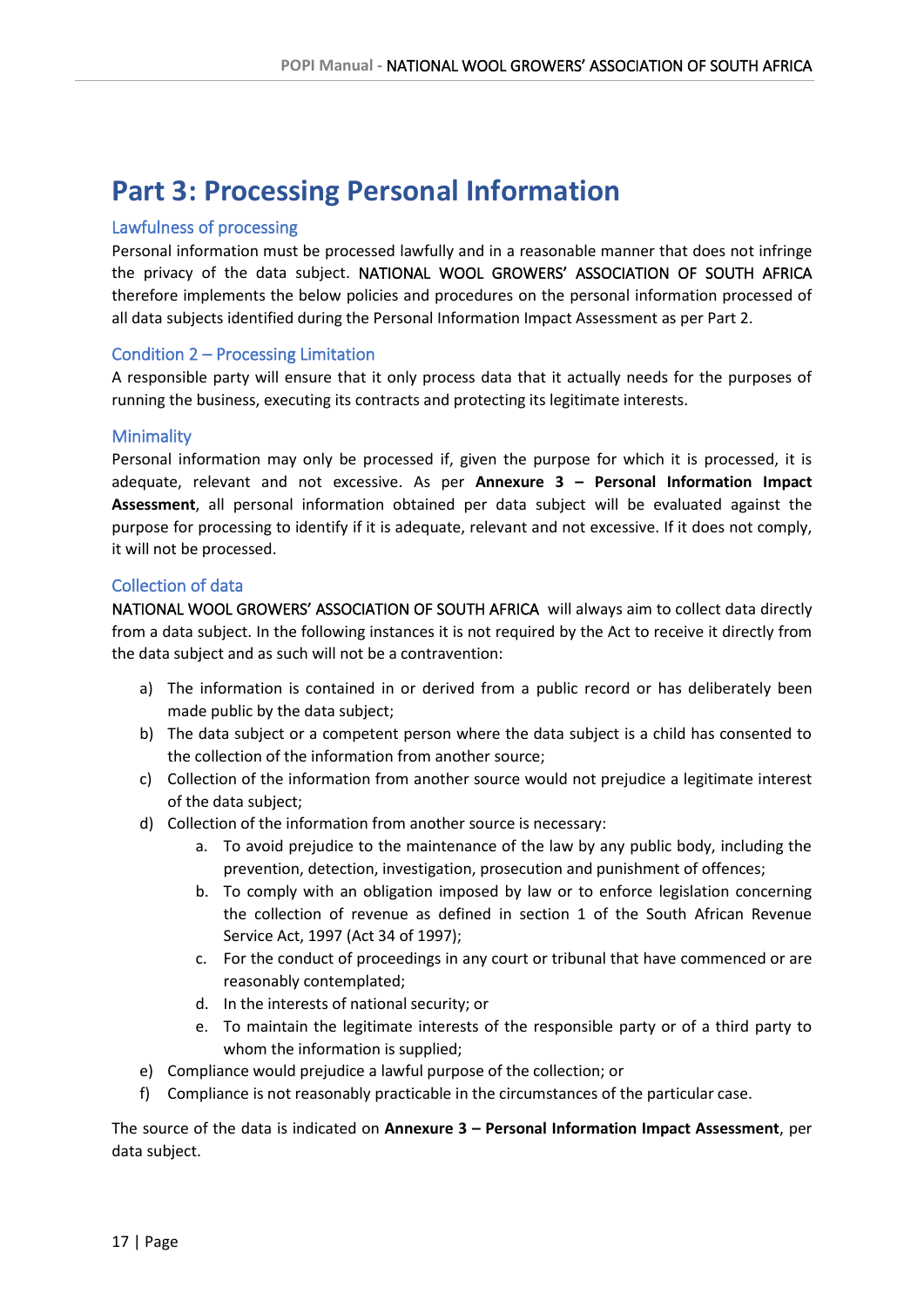#### <span id="page-17-0"></span>Consent, justification and objection

NATIONAL WOOL GROWERS' ASSOCIATION OF SOUTH AFRICA will only process personal information in terms of our personal information impact assessment, if any of the following applies:

- a) The data subject or a competent person, where the data subject is a child, consent to the processing;
- b) Processing is necessary to carry out actions for the conclusion or performance of a contract to which the data subject is party;
- c) Processing complies with an obligation imposed by law on the responsible party;
- d) Processing protects a legitimate interest of the data subject;
- e) Processing is necessary for the proper performance of a public law duty by a public body; or
- f) Processing is necessary for pursuing the legitimate interests of the responsible party or of a third party to whom the information is supplied.

Special personal information and information regarding children will only be processed if consent has been received or for one of the reasons as set out in the Act as well as in this manual under the section: Lawful processing of Personal Information.

In terms of the Act, NATIONAL WOOL GROWERS' ASSOCIATION OF SOUTH AFRICA bears the burden of proof for the data subject's or competent person's consent as referred to above. The way in which consent was received, if relevant, or the reason why consent is not necessary, is documented on **Annexure 3 – Personal Information Impact Assessment**, per data subject.

The data subject or competent person may withdraw his, her or its consent, or object to the processing of personal information, at any time. We inform the data subject about this right on the documents as indicated on **Annexure 3 – Personal information Impact Assessment**. The data subjects are also informed of the consequences should they withdraw consent, and where consent cannot be withdrawn as the personal information is required by law or for the proper execution of the contract or agreement.

Withdrawal of consent or objection to processing personal information, if not done at the inception stage of agreements or when the information is obtained, may be done on Form 1 as per the regulations. This form is recreated as **Annexure 5 - Objection to the process of information.**

Where data subjects object to the processing of personal information, and the processing is not necessary for the proper execution of a contract or not required by law, we will stop processing the data immediately.

#### <span id="page-17-1"></span>Condition 3: Purpose specification

Personal information must be collected for a specific, explicitly defined and lawful purpose related to a function or activity of the responsible party. The purpose for all personal information received by NATIONAL WOOL GROWERS' ASSOCIATION OF SOUTH AFRICA is set out in **Annexure 3 – Personal Information Impact Assessment**.

The data subjects are informed of the purpose for processing the information when such information is received directly from them. This is done in accordance with the documents as indicated on **Annexure 3 – Personal Information Impact Assessment**. Where information is not obtained directly from the Data subject, they will be informed of the purpose for processing in the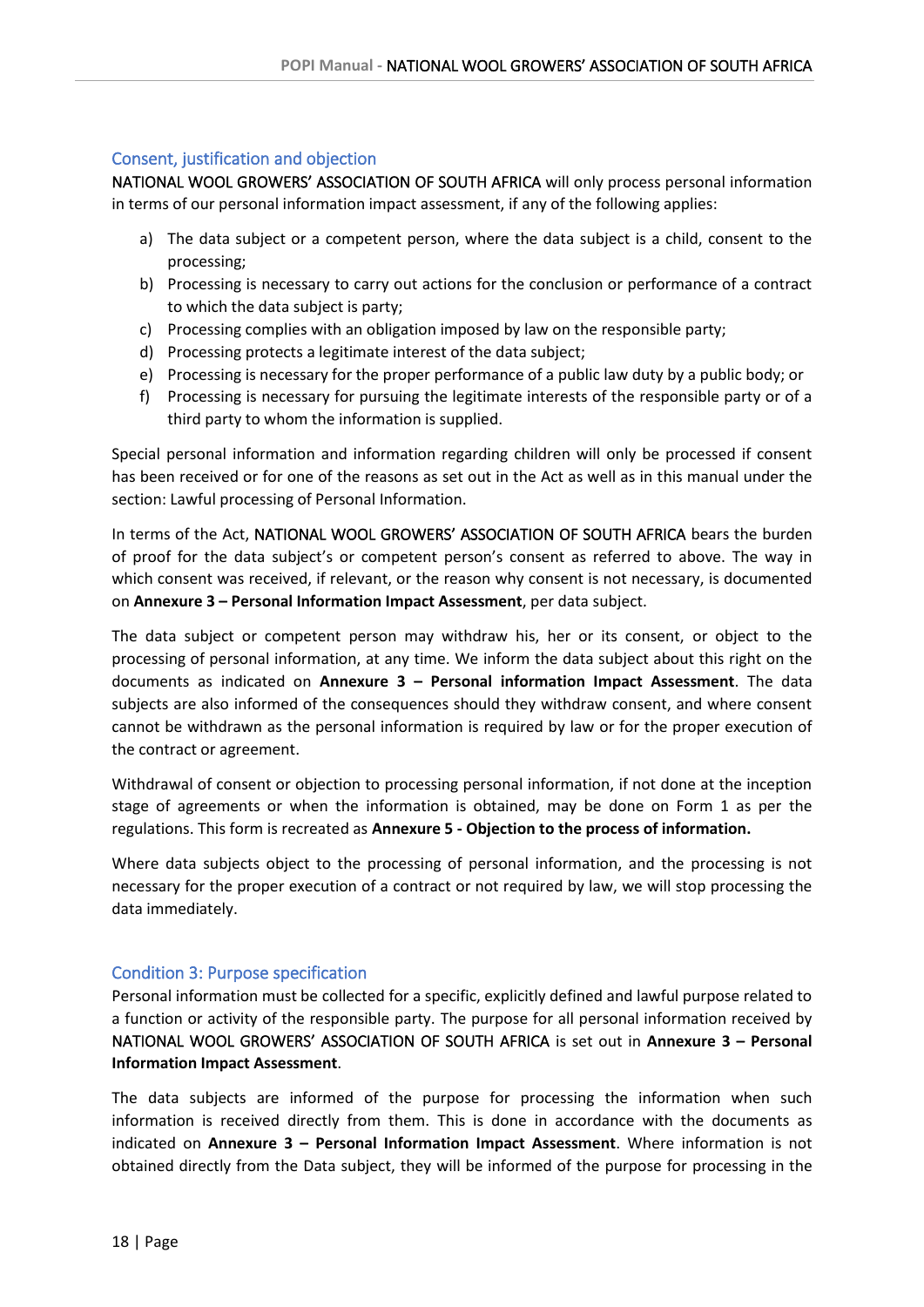same way in which consent will be requested as above, or otherwise they will be informed as soon as practicable, as set out in **Annexure 3 – Personal Information Impact Assessment**.

The following information will also be provided to the data subject:

- a) the information being collected and where the information is not collected from the data subject, the source from which it is collected;
- b) the name and address of the responsible party;
- c) the purpose for which the information is being collected;
- d) whether or not the supply of the information by that data subject is voluntary or mandatory;
- e) the consequences of failure to provide the information;
- f) any particular law authorising or requiring the collection of the information;
- g) the fact that, where applicable, the responsible party intends to transfer the information to a third country or international organisation and the level of protection afforded to the information by that third country or international organisation;
- h) any further information such as the:
	- a. recipient or category of recipients of the information;
	- b. nature or category of the information;
	- c. existence of the right of access to and the right to rectify the information collected;
	- d. existence of the right to object to the processing of personal information
	- e. right to lodge a complaint to the Information Regulator and the contact details of the Information Regulator, which is necessary, having regard to the specific circumstances in which the information is or is not to be processed, to enable processing in respect of the data subject to be reasonable.

It will not be necessary to provide the information as above if:

- a) the data subject, or a competent person where the data subject is a child, has provided consent for the non-compliance;
- b) non-compliance would not prejudice the legitimate interests of the data subject as set out in terms of this Act;
- c) non-compliance is necessary:
	- a. to avoid prejudice to the maintenance of the law by any public body, including the prevention, detection, investigation, prosecution and punishment of offences;
	- b. to comply with an obligation imposed by law or to enforce legislation concerning the collection of revenue as defined in section 1 of the South African Revenue Service Act, 1997 (Act 34 of 1997);
	- c. for the conduct of proceedings in any court or tribunal that have been commenced or are reasonably contemplated; or
	- d. in the interests of national security;
- d) compliance would prejudice a lawful purpose of the collection;
- e) compliance is not reasonably practicable in the circumstances of the particular case; or
- f) the information will:
	- a. not be used in a form in which the data subject may be identified; or
	- b. be used for historical, statistical or research purposes.

#### <span id="page-18-0"></span>Data Retention

Personal information must not be retained any longer than is necessary for achieving the purpose for which the information was collected or subsequently processed, unless: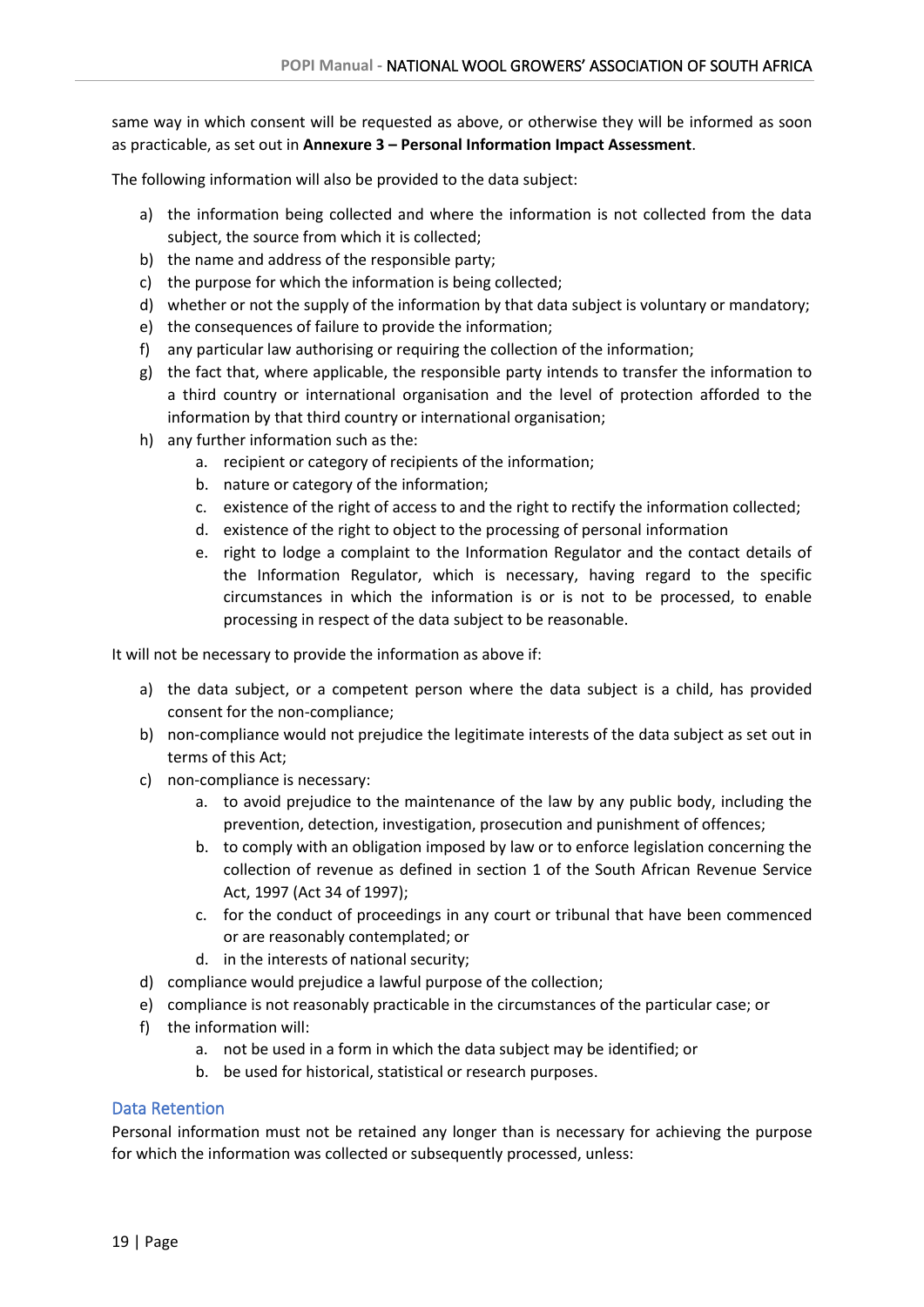- a) Retention of the record is required or authorised by law;
- b) The responsible party reasonably requires the record for lawful purposes related to its functions or activities;
- c) Retention of the record is required by a contract between the parties thereto; or
- d) The data subject or a competent person where the data subject is a child has consented to the retention of the record.

Due to the administrative difficulties of managing different retention periods, NATIONAL WOOL GROWERS' ASSOCIATION OF SOUTH AFRICA's policy is to retain all information for a maximum of seven years after the conclusion of the agreement, contract or service for which it was obtained. This will allow NATIONAL WOOL GROWERS' ASSOCIATION OF SOUTH AFRICA to comply with all legislative requirements of retention. This will be communicated to data subjects as provided for in **Annexure 3 – Personal Information Impact Assessment**. Should a Data subject not consent to this, the retention period will default back to the prescribed period as per legislation. These Data subjects will be flagged to ensure that their records are destroyed after the retention period. For all other personal data, it will be destroyed after the seven year retention period.

#### <span id="page-19-0"></span>Condition 4: Further processing limitation

Further processing refers to any processing of personal information for reasons other than those for which it was obtained and that have already been communicated to the data subject.

NATIONAL WOOL GROWERS' ASSOCIATION OF SOUTH AFRICA will only process information further if it is in accordance or compatible with the purpose for which it was collected. To assess whether further processing is compatible with the purpose of collection we will take the following into account:

- a) The relationship between the purpose of the intended further processing and the purpose for which the information has been collected;
- b) The nature of the information concerned;
- c) The consequences of the intended further processing for the data subject;
- d) The manner in which the information has been collected; and
- e) Any contractual rights and obligations between the parties.

Information may be processed further without performing the above considerations if:

- a) The data subject or a competent person where the data subject is a child has consented to the further processing of the information;
- b) The information is available in or derived from a public record or has deliberately been made public by the data subject;
- c) Further processing is necessary:
	- a. to avoid prejudice to the maintenance of the law by any public body including the prevention, detection, investigation, prosecution and punishment of offences;
	- b. to comply with an obligation imposed by law or to enforce legislation concerning the collection of revenue as defined in section 1 of the South African Revenue Service Act, 1997 (Act 34 of 1997);
	- c. for the conduct of proceedings in any court or tribunal that have commenced or are reasonably contemplated; or
	- d. in the interests of national security;
- d) The further processing of the information is necessary to prevent or mitigate a serious and imminent threat to: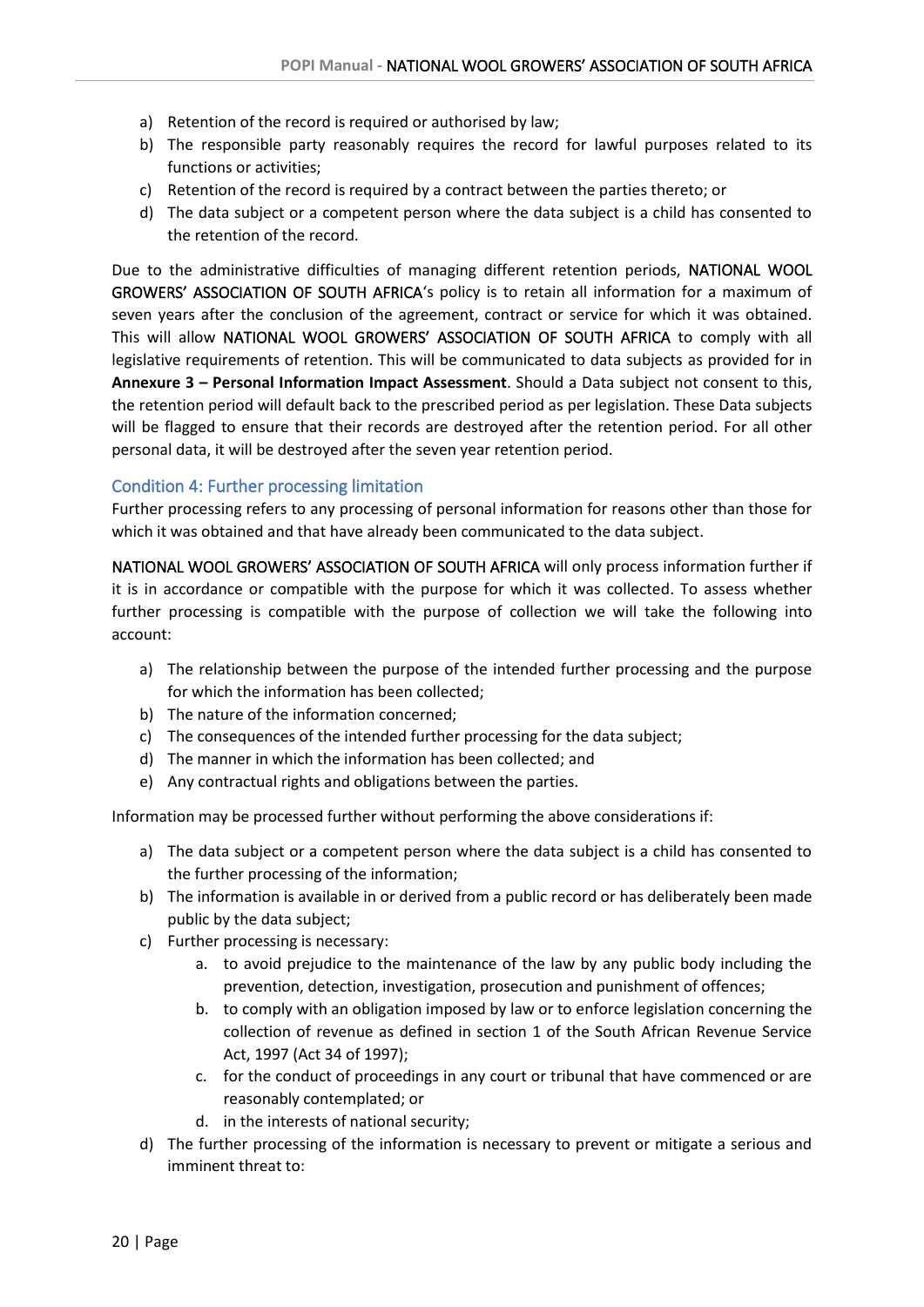- a. public health or public safety; or
- b. the life or health of the data subject or another individual;
- e) The information is used for historical, statistical or research purposes and the responsible party ensures that the further processing is carried out solely for such purposes and will not be published in an identifiable form; or
- f) The further processing of the information is in accordance with an exemption granted.

The above considerations will be made every time information is subjected to further processing and documented per class of data subject for which further processing may be necessary. See **Annexure 7 – Further processing.**

#### <span id="page-20-0"></span>Condition 5: Information quality

A responsible party must take reasonably practicable steps to ensure that the personal information is complete, accurate, not misleading and updated where necessary.

To ensure quality of personal information, data subjects are provided with the opportunity to contest the accuracy of the information on Form 2, see **Annexure 6 – Request for correction or deletion of personal information**. We will restrict the processing of personal information in these instances in order to verify the accuracy of the information.

On receipt of a request for correction we will, as soon as reasonably possible:

- a) Correct the information or destroy or delete the information, depending on the relevant request;
- b) Provide the data subject, to his or her satisfaction, with credible evidence in support of the information, or where agreement cannot be reached between us and the data subject, and if the data subject so requests, take such steps as are reasonable in the circumstances, to attach to the information in such a manner that it will always be read with the information, an indication that a correction of the information has been requested but has not been made;
- c) Inform each person or body or responsible party to whom the personal information has been disclosed of these steps;
- d) Inform the data subject of the result of the request.

When we become aware of information that may be incorrect, we will institute the necessary process to obtain accurate information. This process will depend on where the information is documented and stored and who is responsible for it. The process for ensuring information quality per data subject is as follows:

| Data Subject     | <b>Process</b>                                                                   |
|------------------|----------------------------------------------------------------------------------|
| <b>Employees</b> | Employees are requested to complete an employee data form when they are          |
|                  | appointed.                                                                       |
|                  | Where changes occur relating to the personal information, employees are          |
|                  | required to inform the HR department of the entity.                              |
|                  | The entity utilizes the employees work email addresses to communicate. Only      |
|                  | in exceptional instances, where the employee has provided their personal         |
|                  | contact details ie email addresses to the entity, will these be utilised to send |
|                  | communications and notifications.                                                |
|                  | Should registered mail or emails return undelivered, branch personnel may be     |
|                  | required to contact employees in their area and obtain the correct contact       |
|                  | details. Entity records will then be amended accordingly.                        |
|                  |                                                                                  |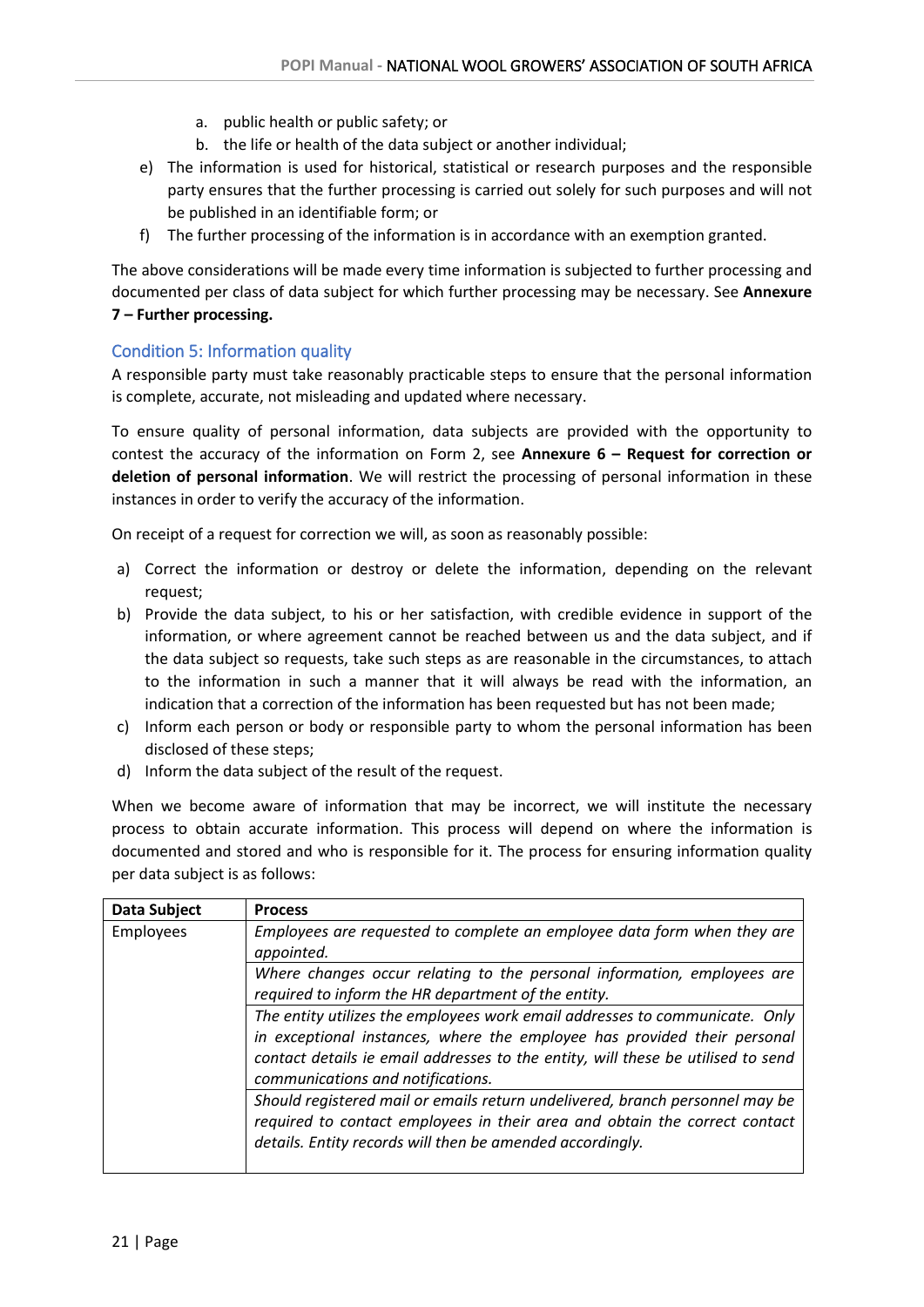|                | Where a request is received for corrections and correcting data as necessary,<br>the HR department will perform the necessary correction.                                                                                                                                                                                                                                                                             |
|----------------|-----------------------------------------------------------------------------------------------------------------------------------------------------------------------------------------------------------------------------------------------------------------------------------------------------------------------------------------------------------------------------------------------------------------------|
|                | As a last resort a tracer may be appointed to obtain the updated contact                                                                                                                                                                                                                                                                                                                                              |
|                | details of employees.                                                                                                                                                                                                                                                                                                                                                                                                 |
|                | Any changes will be communicated to the Payroll administrators.                                                                                                                                                                                                                                                                                                                                                       |
| Customers      | Customers are requested to provide Customer details when they are initially<br>evaluated and loaded as a customer on the accounting system.                                                                                                                                                                                                                                                                           |
|                | Where changes occur relating to the customer information, Customers are<br>required to inform the entity of changes in contact details and other personal<br>information to the extent that the entity will be able to maintain its<br>recoverability.                                                                                                                                                                |
|                | The entity utilizes the Customer's work email addresses to communicate.<br>Only in exceptional instances, where the customer has provided their personal<br>contact details ie email addresses to the entity, will these be utilised to send<br>communications and notifications.                                                                                                                                     |
|                | Should registered mail or emails return undelivered, branch personnel may be<br>required to contact Customers in their area and obtain the correct contact<br>details. Entity records will then be amended accordingly.                                                                                                                                                                                               |
|                | Where a request is received for corrections and correcting data as necessary,<br>the Finance department will perform the necessary correction.                                                                                                                                                                                                                                                                        |
|                | As a last resort a tracer may be appointed to obtain the updated contact<br>details of Customers.                                                                                                                                                                                                                                                                                                                     |
| Suppliers      | Suppliers are requested to provide Supplier details when they are initially<br>evaluated and loaded as a supplier on the accounting system.                                                                                                                                                                                                                                                                           |
|                | Where changes occur relating to the Supplier information, Suppliers are<br>required to inform the entity of changes in contact details and other personal<br>information to the extent that the entity will be able to maintain financial<br>control. Where banking details are changed, the banking details will be<br>verified to an original letter from the banking institution or an original bank<br>statement. |
|                | The entity utilizes the Supplier's work email addresses to communicate. Only<br>in exceptional instances, where the Supplier has provided their personal<br>contact details ie email addresses to the entity, will these be utilised to send<br>communications and notifications.                                                                                                                                     |
|                | Should registered mail or emails return undelivered, branch personnel may be<br>required to contact Suppliers in their area and obtain the correct contact<br>details. Entity records will then be amended accordingly.                                                                                                                                                                                               |
|                | Where a request is received for corrections, the Finance department will<br>perform the necessary correction.                                                                                                                                                                                                                                                                                                         |
|                | As a last resort a tracer may be appointed to obtain the updated contact<br>details of Suppliers to enforce any legal claims as required.                                                                                                                                                                                                                                                                             |
| <b>Members</b> | Members are requested to provide Member details when they are initially<br>apply for membership on the membership listings and accounting system.                                                                                                                                                                                                                                                                     |
|                | Where changes occur relating to the Member information, members are<br>required to inform the entity of changes in contact details and other personal                                                                                                                                                                                                                                                                 |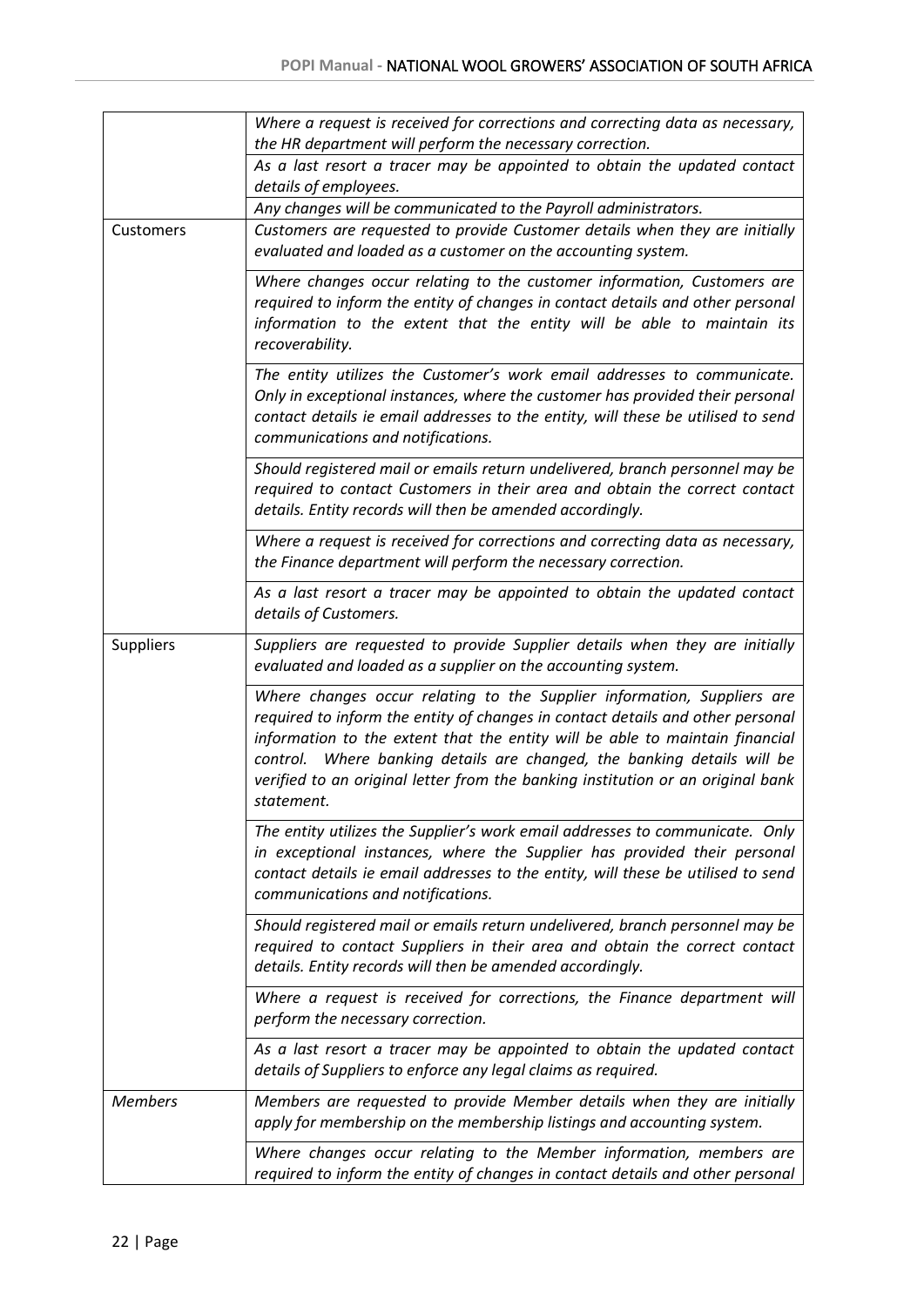|                               | information to the extent that the entity will be able to maintain financial<br>control and recover membership fees.                                                                                                                                                                                                   |  |
|-------------------------------|------------------------------------------------------------------------------------------------------------------------------------------------------------------------------------------------------------------------------------------------------------------------------------------------------------------------|--|
|                               | Where banking details are changed, the banking details will be verified to an<br>original letter from the banking institution or an original bank statement.                                                                                                                                                           |  |
| <b>Members</b><br>(continued) | The entity utilizes the email addresses provided in the member applications to<br>communicate. Only in exceptional instances, where the Member has provided<br>their personal contact details ie email addresses to the entity, will these be<br>utilised to send communications and notifications.                    |  |
|                               | Should registered mail or emails return undelivered, branch personnel and/or<br>field agents may be required to contact Members in their area and obtain the<br>correct contact details. Entity and member records will then be amended<br>accordingly.                                                                |  |
|                               | Where a request is received for corrections, the Branch personnel and Finance<br>department will perform the necessary correction.                                                                                                                                                                                     |  |
|                               | As a last resort a tracer may be appointed to obtain the updated contact<br>details of Members or the contact details may be confirmed by the wool<br>brokers.                                                                                                                                                         |  |
| <b>Directors</b>              | Directors are requested to provide their details when they are initially<br>These details are recorded on the statutory<br>appointed as Directors.<br>documents, payroll system and accounting system.                                                                                                                 |  |
|                               | Where changes occur relating to the Director information, Directors are<br>required to inform the entity of changes in contact details and other personal<br>information to the extent that the entity will be able to maintain financial<br>control and maintenance of statutory records.                             |  |
|                               | Where banking details are changed, the banking details will be verified to an<br>original letter from the banking institution or an original bank statement.                                                                                                                                                           |  |
|                               | The entity utilizes the email addresses provided in the Consent to be<br>appointed as directors to communicate. Only in exceptional instances, where<br>the Director has provided their personal contact details ie email addresses to<br>the entity, will these be utilised to send communications and notifications. |  |
|                               | Should registered mail or emails return undelivered, branch personnel and/or<br>field agents may be required to contact Directors in their area and obtain the<br>correct contact details. Entity, Statutory and member records will then be<br>amended accordingly.                                                   |  |
|                               | Where a request is received for corrections, the Head Office personnel and<br>Finance department will perform the necessary correction.                                                                                                                                                                                |  |
|                               | All changes in the directors' details will be communicated to CIPC and the<br>payroll administrators.                                                                                                                                                                                                                  |  |
| Economic<br>Study<br>Groups   | Participants are requested to provide personal information when they are<br>initially apply for participation in the study groups and their information will<br>be updated on the Study Group listings.                                                                                                                |  |
|                               | Where changes occur relating to the participants' information, they are<br>required to inform the entity of changes in contact details and other personal                                                                                                                                                              |  |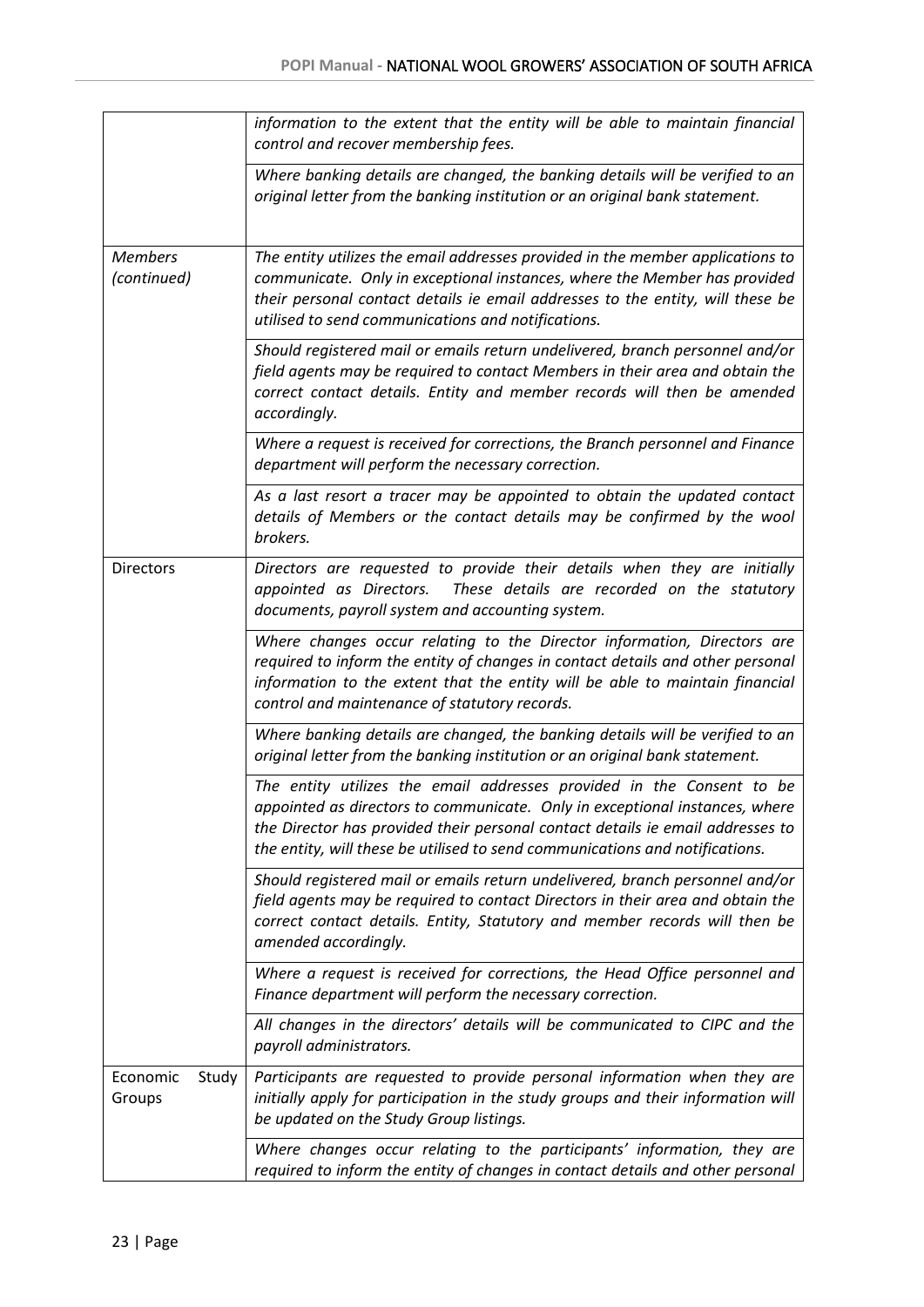|                                            | information to the extent that the entity will be able to maintain accurate<br>contact information and statistical data.                                                                                                                                                                                          |
|--------------------------------------------|-------------------------------------------------------------------------------------------------------------------------------------------------------------------------------------------------------------------------------------------------------------------------------------------------------------------|
|                                            | Should registered mail or emails return undelivered, branch personnel and/or<br>field agents may be required to contact participants in their area and obtain<br>the correct contact details. Entity and member records will then be amended<br>accordingly.                                                      |
| Economic<br>Study<br>Groups<br>(Continued) | Where a request is received for corrections, the Branch personnel and Field<br>agents will perform the necessary correction.                                                                                                                                                                                      |
|                                            | All details received will be communicated to the field agents in order to<br>perform field visits and statistical analysis.                                                                                                                                                                                       |
| <b>Students</b>                            | Students are requested to provide their details when they apply/register for<br>training. These details are recorded on the student registers.                                                                                                                                                                    |
|                                            | Where changes occur relating to the student's information, they are required<br>to inform the entity of changes in contact details and other personal<br>information to the extent that the entity will be able to maintain<br>administrative control and be able to submit valid information to the<br>AgriSETA. |
|                                            | Should registered mail or emails return undelivered trainers may be required<br>to contact Students in their area and obtain the correct contact details.<br>Student and attendance records will then be amended accordingly.                                                                                     |
|                                            | Where a request is received for corrections, the Training personnel and<br>Finance department will perform the necessary correction.                                                                                                                                                                              |
|                                            | All changes in the student's details may be communicated to AgriSETA and<br>SEESA who performs the skills development registers/claims.                                                                                                                                                                           |

#### <span id="page-23-0"></span>Transborder Information Flows

.

As part of the Project Reporting procedure and as agreed upon by the parties, it may be necessary for communal farmer contact names and details to be provided to an international Project Funder.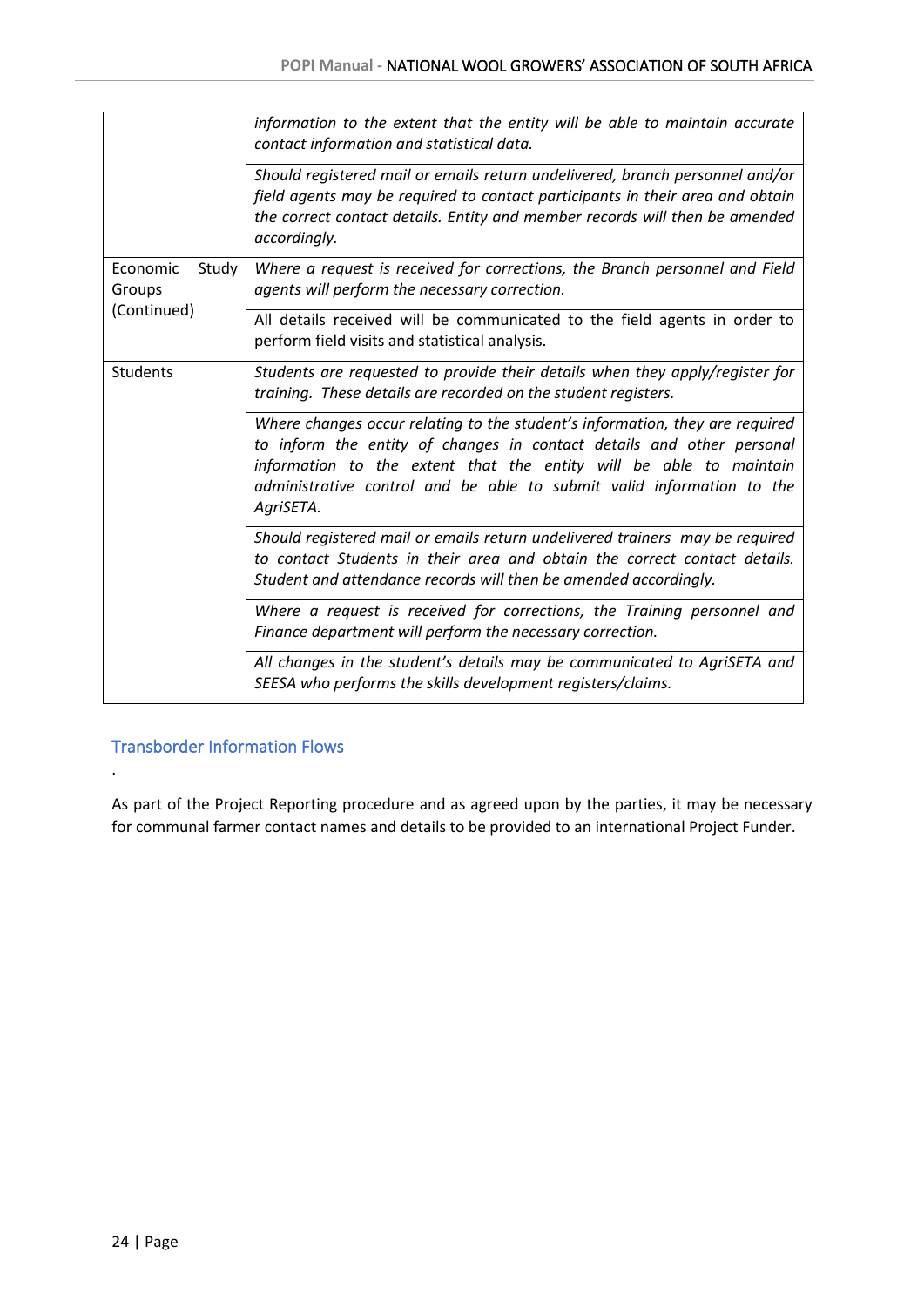### <span id="page-24-0"></span>**Part 4: Data Subject Participation**

The data subject has the right to be aware of their personal information being processed and to take part in this process by either objecting to such processing or ensuring that the information is correct by requesting the responsible party to remove or correct incorrect information.

#### <span id="page-24-1"></span>Condition 6: Openness

NATIONAL WOOL GROWERS' ASSOCIATION OF SOUTH AFRICA will take all reasonably practicable measures to inform data subjects about the personal information being processed and other information as documented under Condition 3: Purpose specification. This will be done as indicated in **Annexure 3 - Personal Information Impact Assessment**.

Any data subject may, having provided adequate proof of identity, request us to confirm whether or not we hold personal information about them and the identity of third parties who have, or have had access to the information.

This is done in terms of the Promotion of Access to Information Act on Form C. Please see **Annexure 9 – Request for access to record of a private body**.

If, in response to a request as above, personal information is communicated to a data subject, the data subject will be advised of their right to request the correction of information as per **Annexure 6 - Request for correction or deletion of personal information**.

A data subject may need to pay a fee for these services provided to the data subject to enable us to respond to a request. These fees will always be charged in terms of the Promotion of Access to information Act. See **Annexure 14 - Prescribed fees in terms of PAIA**.

Where these fees are applicable, we will give the applicant a written estimate of the fee before providing the services.

Access to information will be granted or refused, as the case may be, as requested by the Promotion of Access to Information Act, after taking into considerations all the requirements of this Act.

### <span id="page-24-2"></span>**Part 5: Safeguarding of Information**

#### <span id="page-24-3"></span>Condition 7: Security safeguards

NATIONAL WOOL GROWERS' ASSOCIATION OF SOUTH AFRICA will secure the integrity and confidentiality of personal information in its possession or under its control by taking appropriate, reasonable technical and organisational measures to prevent:

- a) Loss of, damage to or unauthorised destruction of personal information; and
- b) Unlawful access to or processing of personal information.

NATIONAL WOOL GROWERS' ASSOCIATION OF SOUTH AFRICA has performed a risk assessment to identify internal and external risks to personal information in our possession or under our control.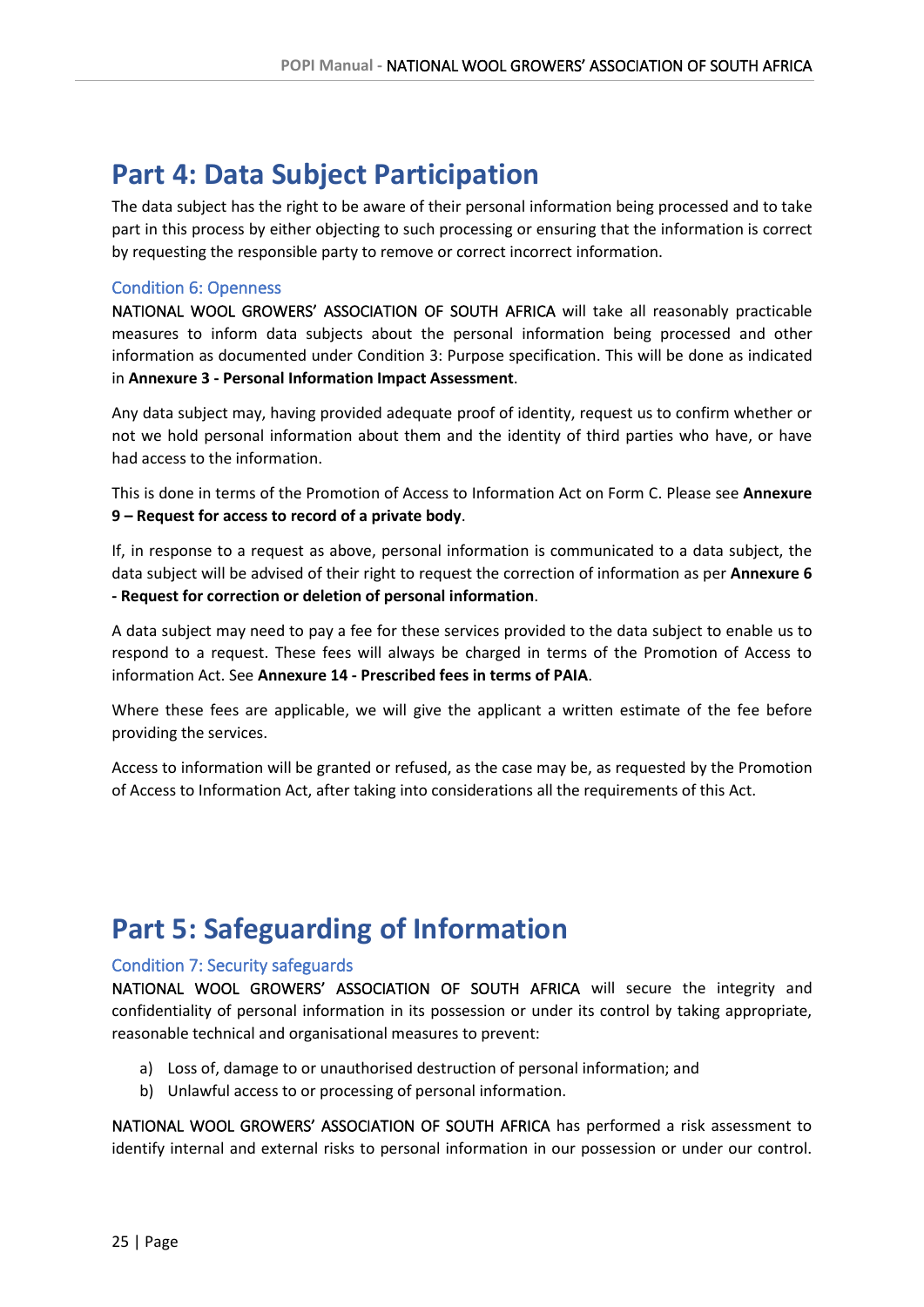This was done based on where information is stored and who has access to it to identify the risk of the above.

The risks identified are as follows:

- a) Loss of Data due to hardware failure
- b) Unauthorised access or theft of data
- c) Unauthorised sharing of data
- d) Inaccurate and outdated data
- e) Loss of hardware due to theft or failure
- f) Unauthorised hacking of data
- g) Unauthorised access of data ransomware
- h) Unauthorised access of mails

Safeguards have been implemented to mitigate the identified risks. These safeguards are monitored on a regular basis and updated as necessary where deficiencies are identified.

The following safeguards are implemented:

- a) Internal policies ie back-up, confidentiality and IT Policies
- b) Antivirus software is maintained
- c) Firewalls have been implemented
- d) Access controls (both physical and logical)
- e) Remote destruction of information
- f) Automated back-up procedures
- g) Conclusion of the necessary POPI Agreements with operators.

This is documented in **Annexure 8 – Risk assessment and safety measures**.

# <span id="page-25-0"></span>Making use of an operator

NATIONAL WOOL GROWERS' ASSOCIATION OF SOUTH AFRICA makes use of operators to process the following personal information:

| <b>Operator</b>                                | <b>Types of information processed</b>                       |
|------------------------------------------------|-------------------------------------------------------------|
| Landman van Rensburg                           | Personal information and<br><b>Banking</b><br>details<br>of |
| (Payroll service provider)                     | employees                                                   |
| <b>Agri Connect</b>                            | Contact details of customers and members                    |
| (Direct marketing service provider)            | Opinions on producers                                       |
|                                                | Industry related articles and information including         |
|                                                | research results and statistics.                            |
| <b>SEESA</b>                                   | Personal information of employees for submission of         |
| (Statutory and compliance service provider)    | Employment equity, Skills and other required                |
|                                                | reports.                                                    |
| Momentum (Provident Fund)                      | Personal information of employees                           |
| <b>Irontree</b> (Electronic Back-ups on Cloud) | Personal information of all data subjects                   |
| <b>Agriseta</b> (Skills Training)              | Personal information of learners                            |
| <b>Moore</b> (Auditors)                        | Personal information of all data subjects                   |
| <b>Microsoft</b> (Mail server)                 | Email correspondence                                        |
| All Wool brokers ie BKB, OVK, Segard           | Personal information of members                             |
| Masurel, Van Lil Wool                          |                                                             |
| Field agents (Agricultural economic study      | Personal information of members                             |
| groups)                                        | Statistical and financial information from producers        |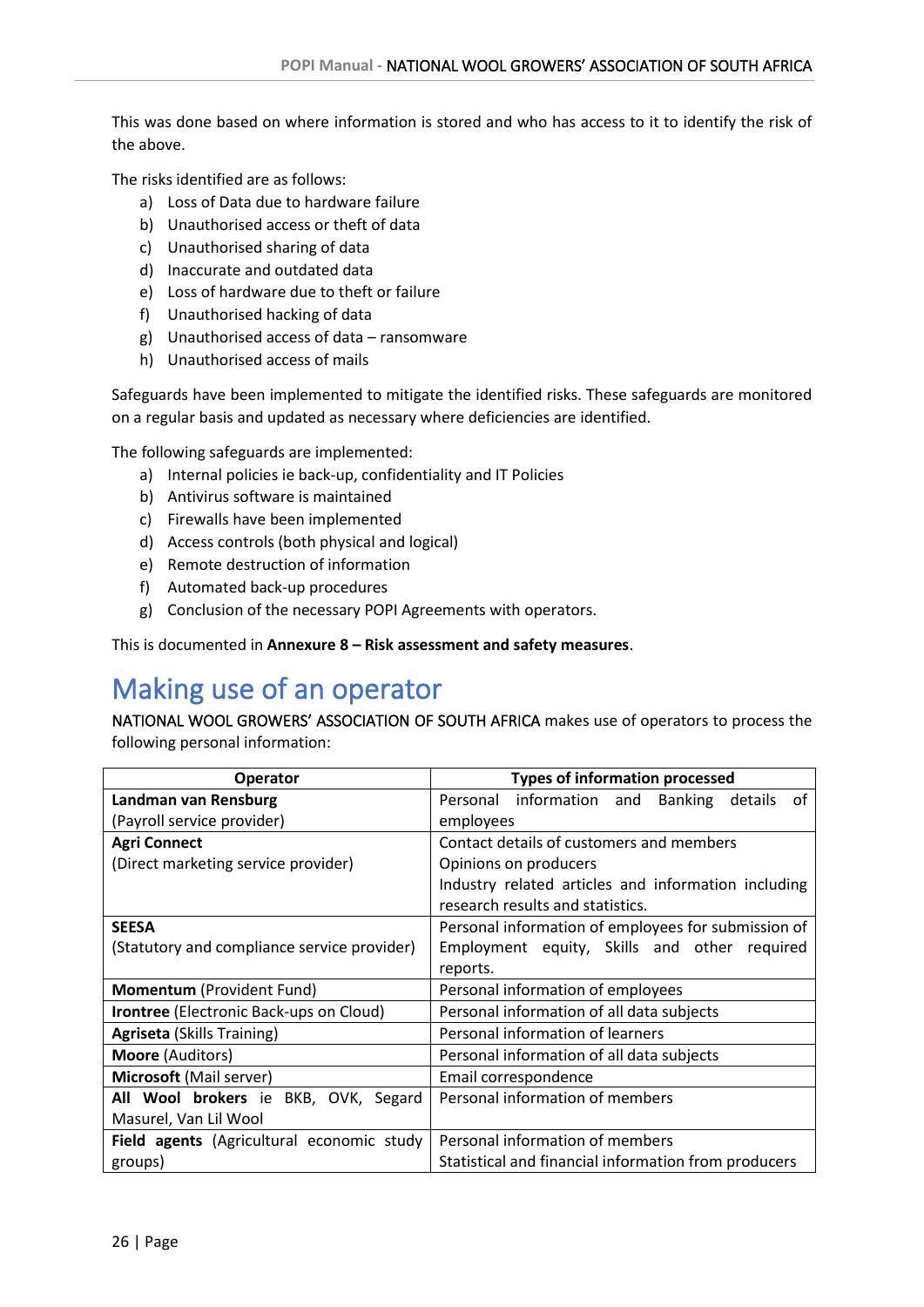There will be a service agreement in place between us and the operator to ensure that the operator establishes and maintains the same level of security measures that we do in order to ensure the safeguarding of information. In terms of this service agreement, the operator must notify the responsible party immediately where there are reasonable grounds to believe that the personal information of a data subject has been accessed or acquired by any unauthorised person.

For example wording, please see **Annexure 4 - Privacy policies and terms and conditions, Operator clauses for data processing agreement.**

#### <span id="page-26-0"></span>Performing services as an operator

NATIONAL WOOL GROWERS' ASSOCIATION OF SOUTH AFRICA provides services as an operator. As an operator, we comply with the following requirements:

- a) We process such information only with the knowledge or authorisation of the responsible party by way of a signed service agreement;
- b) We treat personal information which comes to our knowledge as confidential and shall not disclose it, unless required by law or in the course of the proper performance of our duties;
- c) We will notify the responsible party immediately where there are reasonable grounds to believe that the personal information of a data subject has been accessed or acquired by any unauthorised person;
- d) We shall implement the same safeguards to the information processed as an operator as we do as responsible party – refer to **Annexure 8 - Risk assessment and safety measures.**

There is a service agreement in place between us, as the operator, and the responsible party to give effect to this and to prescribe the terms and conditions of providing the service as an operator. We apply the same safeguards to the information processed as an operator as we do to the information processed as a responsible party. However, there is no need for us to comply with the other conditions of lawful processing regarding the information processed as an operator.

#### For example wording, please see **Annexure 4 - Privacy policies and terms and conditions, Operator clauses for data processing agreement.**

We provide the following services as an operator:

- Upon request received from Hollard Insurance we confirm whether a requested member is a member in good standing.
- Upon request received from Voermol and AgriBonus, we confirm whether the data subject is a member in order to obtain the rebates on sales

#### - **Upon request received from Fulirex (Norway project) we provide services as operator for implementation of the project.**

- The organization provides training to students and learners on behalf of AgriSETA and receive personal information of attendees. Details of attendances at events and training sessions are submitted to AgriSETA.

- The organization provides the infrastructure for the research performed in the industry as undertaken by the field agents on its behalf.

Supplies Laptop computers to Field agents of Cape Wools. They then perform the annual Sustainability surveys for the Producer industry in order to market the fibres internationally

Fulirex acts as Operator and Responsible Party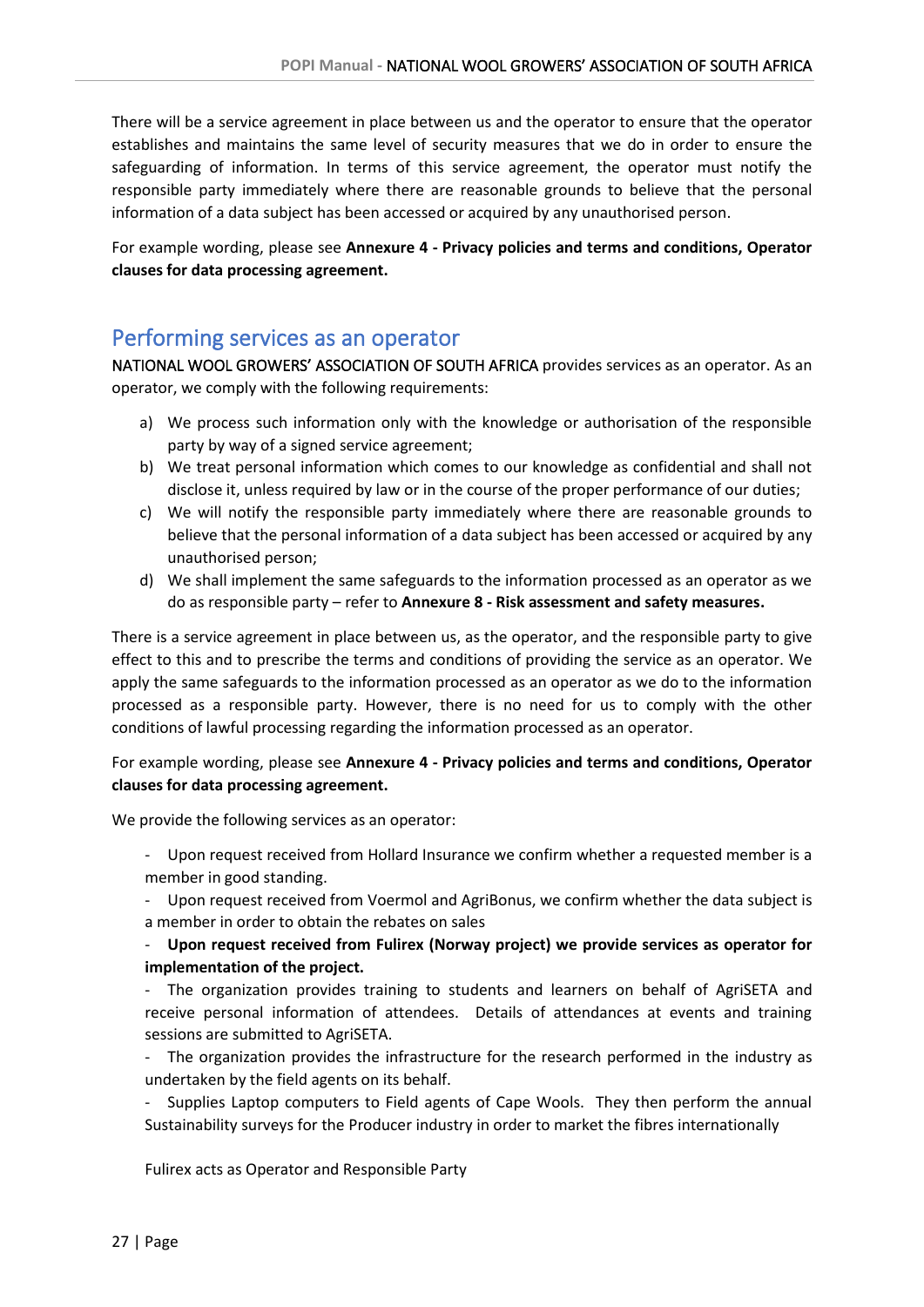### <span id="page-27-0"></span>**Part 6: Breaches**

#### <span id="page-27-1"></span>Notification of security compromises

Where there are reasonable grounds to believe that the personal information of a data subject has been accessed or acquired by any unauthorised person, NATIONAL WOOL GROWERS' ASSOCIATION OF SOUTH AFRICA shall notify:

- a) the Regulator; and
- b) the data subject, unless the identity of such data subject cannot be established.

The notification will be made as soon as reasonably possible after the discovery of the compromise, taking into account the legitimate needs of law enforcement or any measures reasonably necessary to determine the scope of the compromise and to restore the integrity of the responsible party's information system.

The notification will only be delayed if a public body responsible for the prevention, detection or investigation of offences or the Regulator determines that notification will impede a criminal investigation by the public body concerned.

The notification to a data subject shall be in writing and communicated to the data subject in at least one of the following ways:

- a) Mailed to the data subject's last known physical or postal address;
- b) sent by e-mail to the data subject's last known e-mail address;
- c) placed in a prominent position on the website of the responsible party;
- d) published in the news media; or
- e) as may be directed by the Regulator.

The following information will be included in notifications:

- a) a description of the possible consequences of the security compromise;
- b) a description of the measures that we intend to take or have taken to address the security compromise;
- c) a recommendation with regard to the measures to be taken by the data subject to mitigate the possible adverse effects of the security compromise; and
- d) if known, the identity of the unauthorised person who may have accessed or acquired the personal information.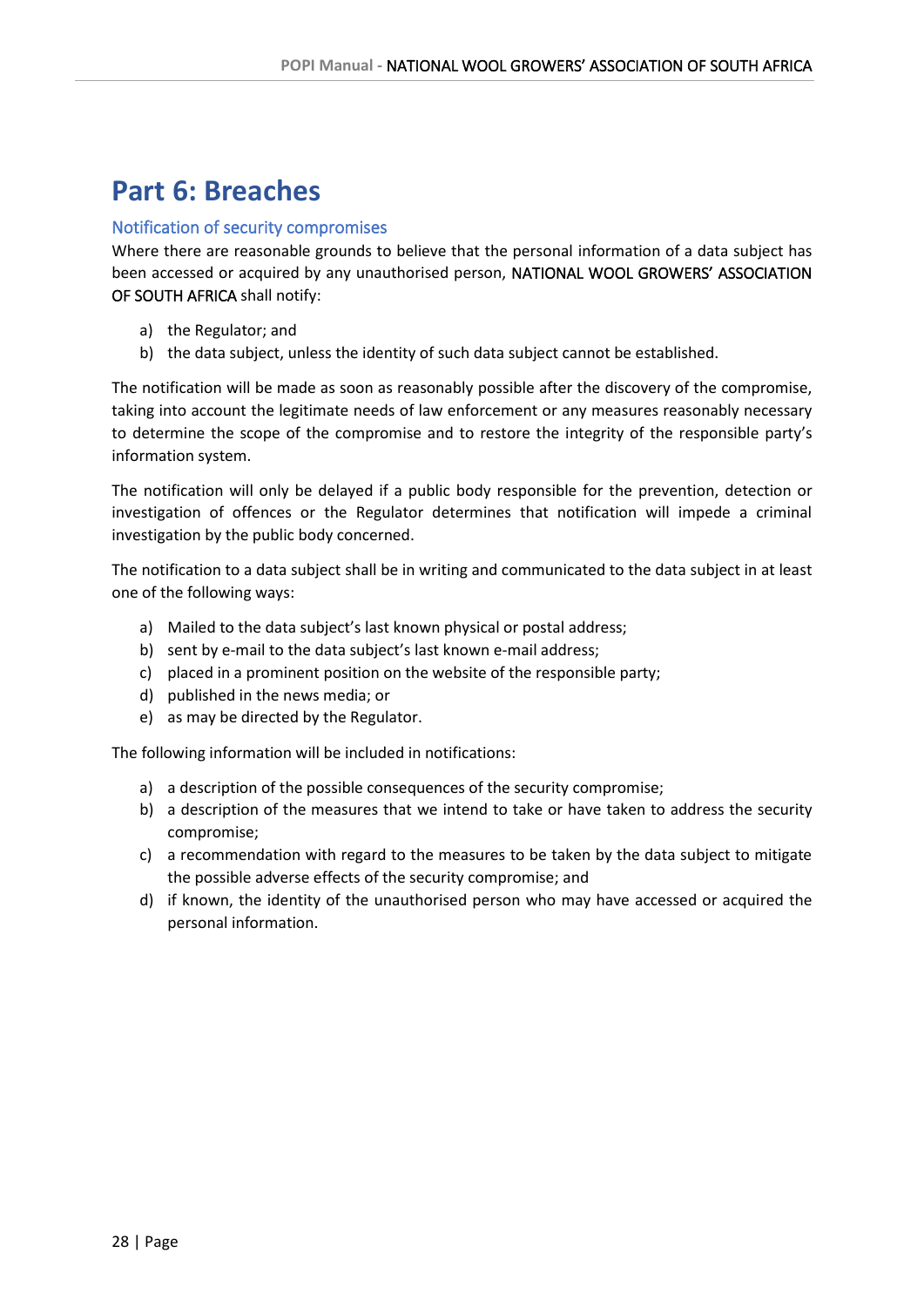### <span id="page-28-0"></span>**Part 7: Direct Marketing**

Processing of personal information for the purposes of direct marketing is allowed, provided that it complies with the eight conditions of lawful processing.

The processing of personal information of a data subject for the purpose of direct marketing by means of any form of electronic communication, including automatic calling machines, facsimile machines, SMSs or e-mail is prohibited unless the data subject:

- a) has given his, her or its consent to the processing; or
- b) is a customer of the responsible party and:
	- a. The responsible party has obtained the contact details of the data subject in the context of the sale of a product or service;
	- b. The processing is for the purpose of direct marketing of the responsible party's own similar products or services; and
	- c. The data subject has been given a reasonable opportunity to object, free of charge and in a manner free of unnecessary formality, to such use of his, her or its electronic details.

#### <span id="page-28-1"></span>Consent

A responsible party may approach a data subject only once, and in the prescribed manner and form, for this consent. If the consent has been withheld previously, the data subject may not be approached again to request consent or to provide such direct marketing. The data subject may opt-in to the direct marketing again should they choose to.

A responsible party who wishes to process personal information of a data subject for the purpose of direct marketing by electronic communication must submit a request for written consent to that data subject in a form similar to Form 4 – See **Annexure 11 - Consent for Direct Marketing**. This consent must be positive and not an absence of objection.

Where Direct marketing is sent by electronic means, it must contain details of the identity of the sender or the person on whose behalf the communication has been sent, and an address or other contact details to which the recipient may send a request that such communications cease.

#### <span id="page-28-2"></span>Implementation – Direct marketing by electronic means to new potential clients

NATIONAL WOOL GROWERS' ASSOCIATION OF SOUTH AFRICA does not process personal information for the purpose of direct marketing to new potential clients.

#### <span id="page-28-3"></span>Implementation – Direct marketing by electronic means to existing clients

NATIONAL WOOL GROWERS' ASSOCIATION OF SOUTH AFRICA processes personal information for the purpose of direct marketing by means of electronic communication to existing clients but only to notify members of important events and competitions in the industry. This is done through the following channels, eg.

- a) Text, SMS and MMS Messages
- b) Emails
- c) Social Media

We ensure that only similar products are being advertised to existing clients by differentiating between different categories of clients and saving their details on different directories linked to the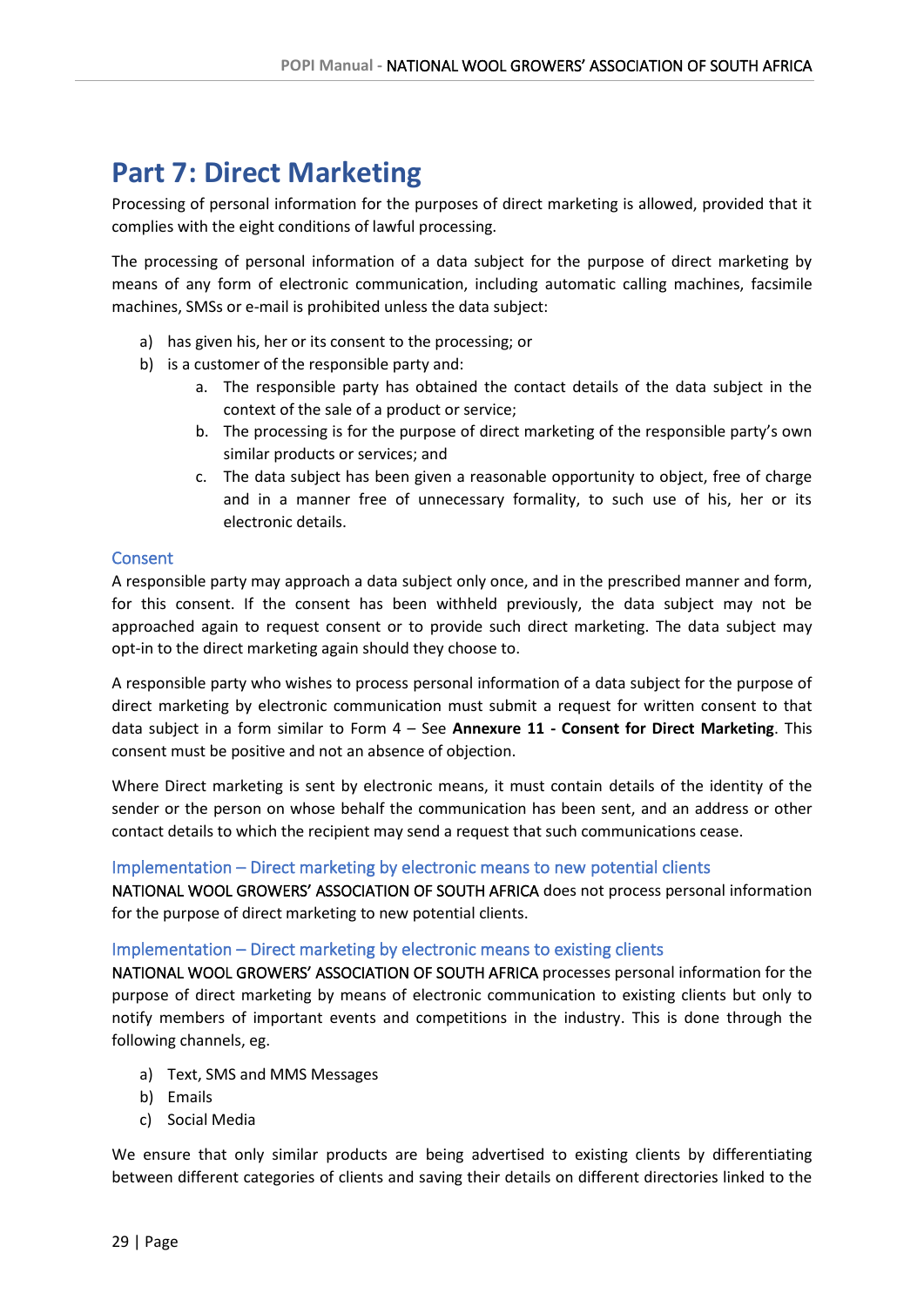service provided. Direct marketing will be done for similar products using the classification of clients per directory.

The following channels are utilised to notify members of upcoming events relating to our specific industry:

**Text, MMS and SMS messages:** Once a data subject becomes a member, his information is placed on a database. When messages or communication is sent, there is an option to unsubscribe at the bottom of each SMS or Text message. All data subjects who unsubscribe, are moved to an unsubscribe list to ensure no direct marketing will be sent to them in future. The data subject is informed of the fact that his information is on the unsubscribe list and as such being processed, but only for the purpose of ensuring that they do not receive direct marketing.

**Emails:** Once a data subject becomes a member, his information is placed on a directory linked to a specific type of product. If we have similar products this is advertised using the email addresses in these directories. When advert emails are sent, there is an option to unsubscribe at the bottom of each email. All data subjects who unsubscribe, are moved to an unsubscribe list to ensure no direct marketing will be sent to them in future. The data subject is informed of the fact that his information is on the unsubscribe list and as such being processed, but only for the purpose of ensuring that they do not receive direct marketing.

#### <span id="page-29-0"></span>Database

A data subject who is a subscriber to a printed or electronic directory of subscribers available to the public or obtainable through directory enquiry services, in which his, her or its personal information is included, must be informed, free of charge and before the information is included in the directory:

- a) about the purpose of the database;
- b) about any further uses to which the directory may possibly be put, based on search functions embedded in electronic versions of the directory.

A data subject must be given a reasonable opportunity to object, free of charge and in a manner free of unnecessary formality, to such use of his, her or its personal information or to request verification, confirmation or withdrawal of such information if the data subject has not initially refused such use.

NATIONAL WOOL GROWERS' ASSOCIATION OF SOUTH AFRICA does not make its database available to the public.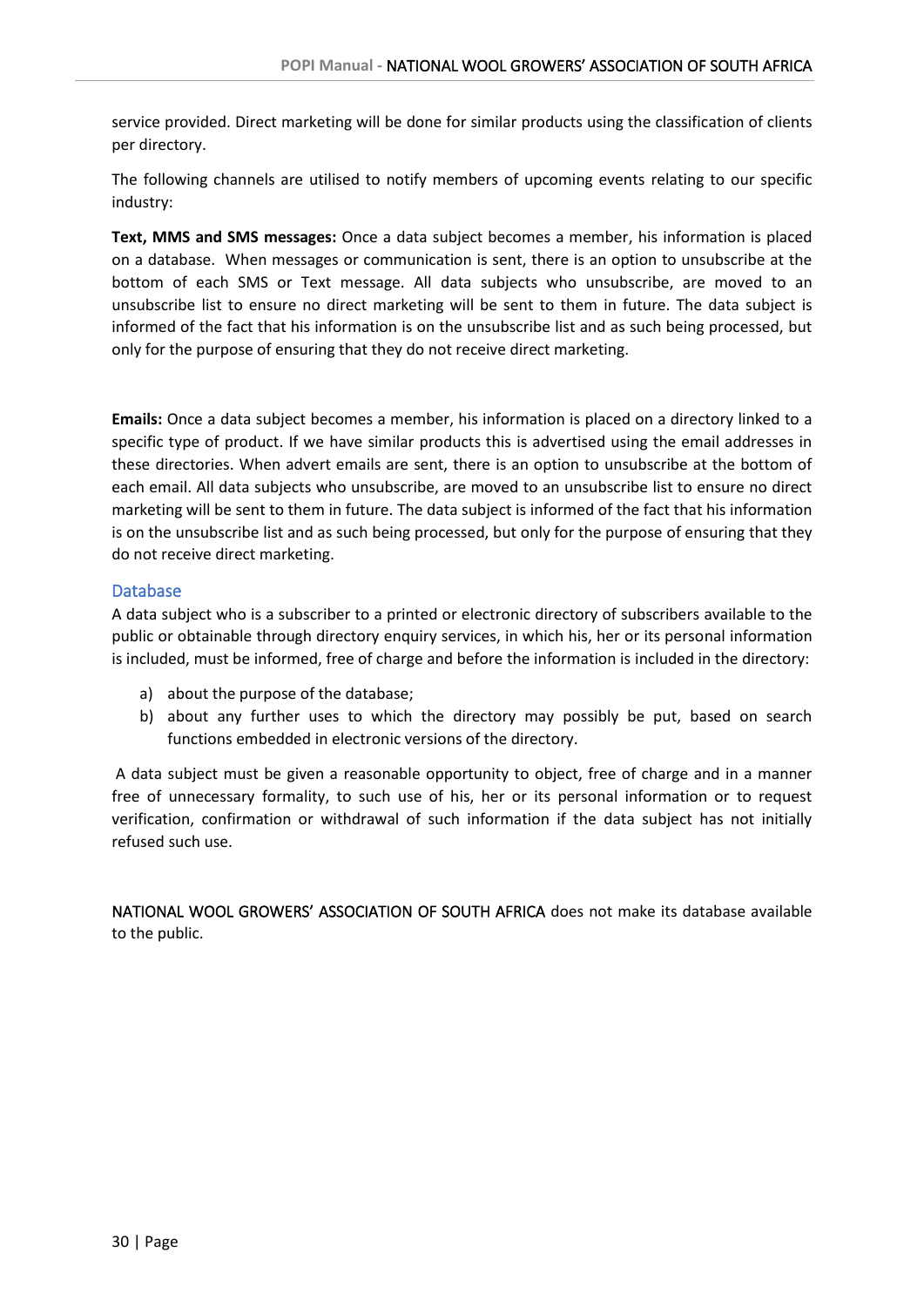### <span id="page-30-0"></span>**Part 8: Internal training and awareness**

#### **Training**

Training will be provided at regular intervals to employees as well as to the Information Officer and Deputy Information Officers in order to ensure that everyone is informed and keep abreast of the requirements of POPIA and PAIA, as well as the policies and procedures within the entity to ensure compliance.

Training will be provided as follows:

- 1. New employees Formal training session upon employment as part of the induction process
- 2. Existing employees Internal workshops and discussions on specific requirements and responsibilities to be held on a regular basis (at least once every 2 years or when a change occurs in the relevant legislation) and formal training will be conducted if necessary.
- 3. Information officer and Deputy Information Officers Formal training will be attended as induction for the position, and regular research will be performed by the Deputy Information Officer, who will in turn inform the Information Officer of any relevant information. Formal training will be conducted if necessary.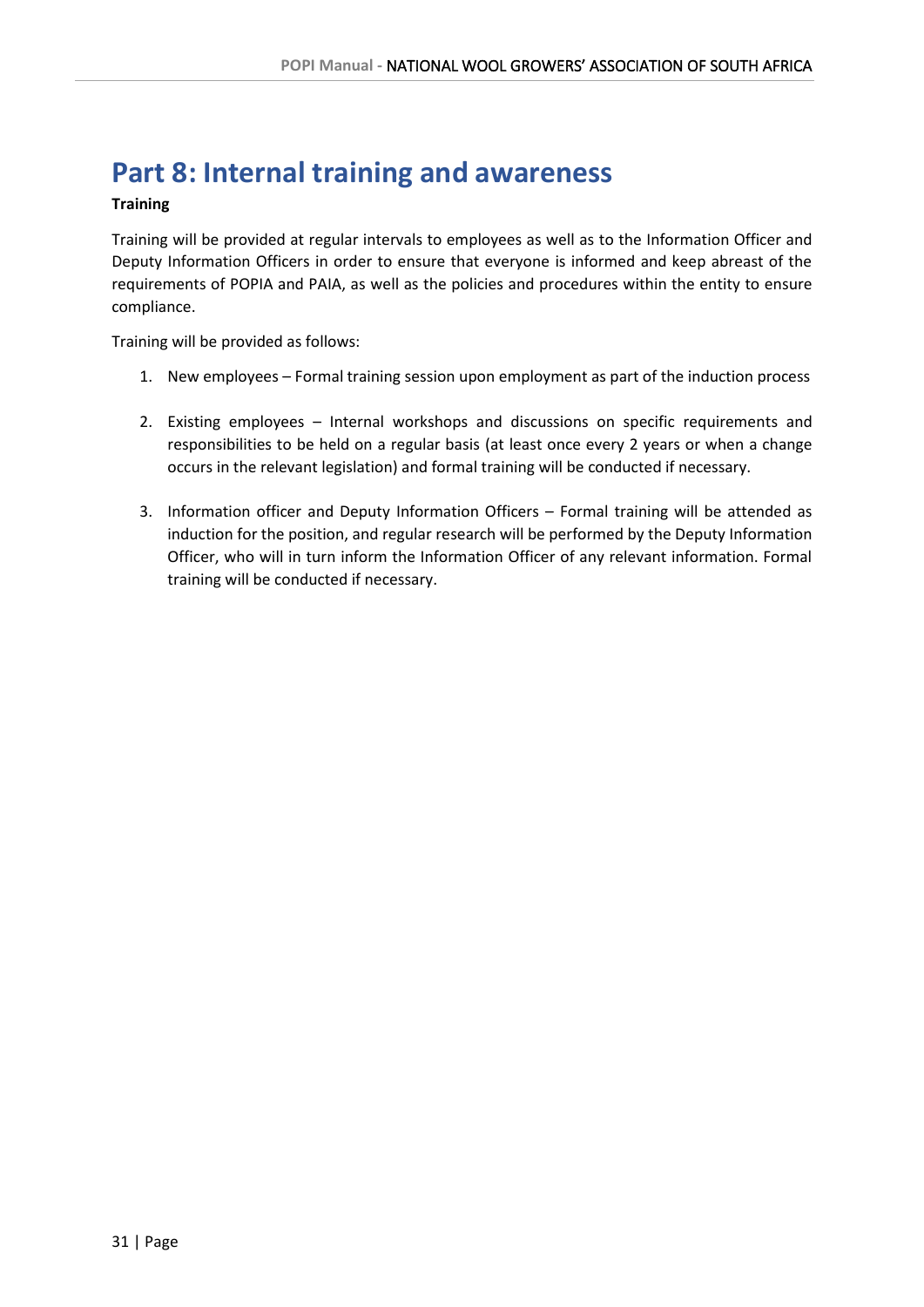### <span id="page-31-0"></span>**Part 9: Information Regulator**

The Information Regulator has jurisdiction over the Act to educate, guide, monitor and enforce the Act.

#### <span id="page-31-1"></span>Reporting to the Information regulator

The entity is required to report any breach of personal information to the Information Regulator.

#### <span id="page-31-2"></span>**Complaints**

Any person may submit a complaint to the Regulator in the prescribed manner and form alleging interference with the protection of the personal information of a data subject.

A responsible party or data subject may submit a complaint to the Regulator in the prescribed manner and form if he, she or it is aggrieved by the determination of an adjudicator.

These complaints are to be done on form 5. **See Annexure 10 – Complaints.**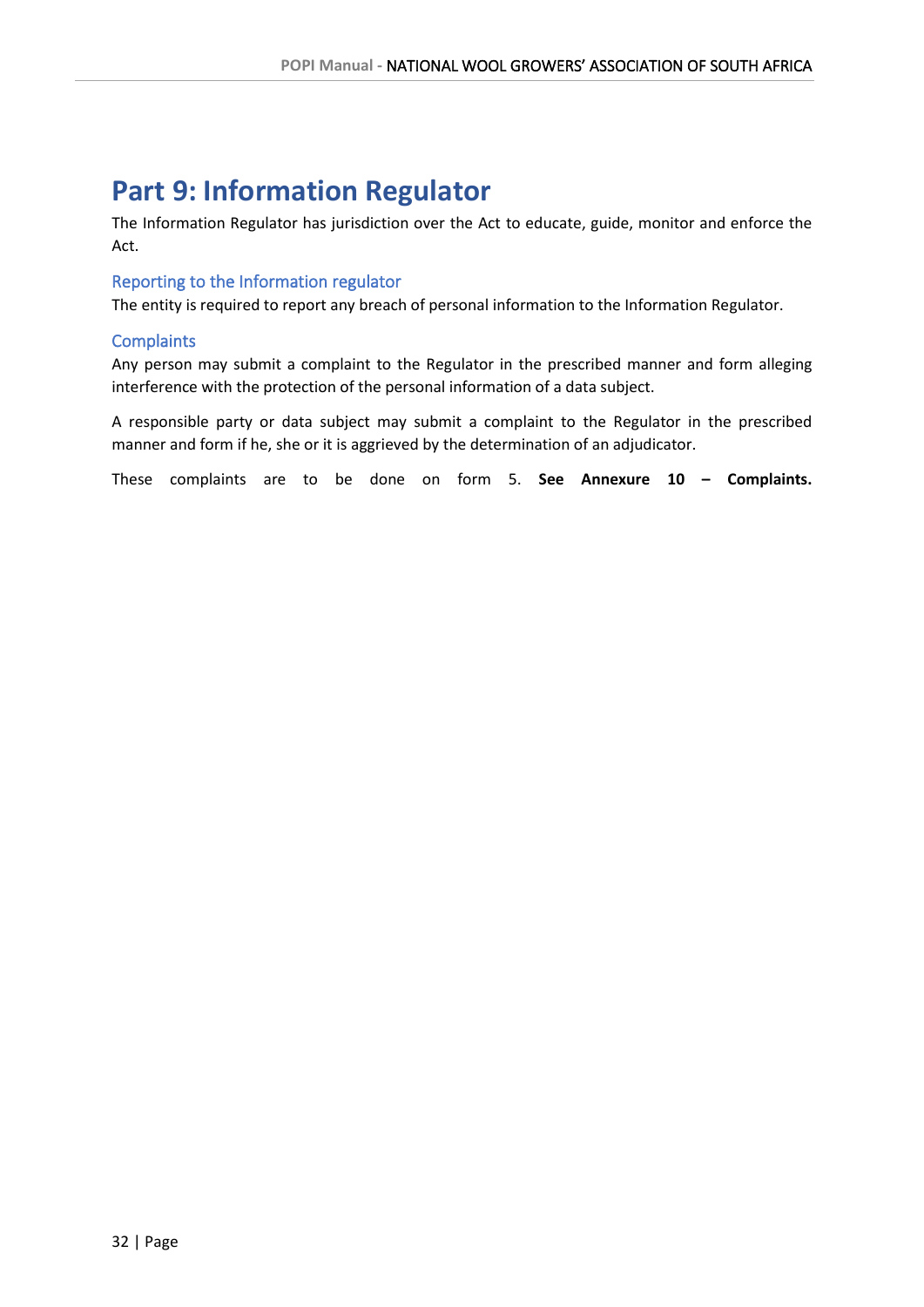### <span id="page-32-0"></span>**Part 10: Promotion of Access to Information Act**

A responsible party must maintain the documentation of all processing operations under its responsibility as referred to in section 14 or 51 of the Promotion of Access to Information Act.

#### <span id="page-32-1"></span>Section 14: Manual on functions of, and index of records held by, public body

The information officer of a public body must in at least three official languages make available a manual containing:

- a) in general:
	- a. a description of its structure and functions;
	- b. the postal and street address, phone and fax number and, if available, electronic mail address of the information officer of the body and of every deputy information officer of the body;
	- c. a description of all remedies available in respect of an act or a failure to act by the body; and
	- d. such other information as may be prescribed;
- b) insofar as PAIA is concerned:
	- a. a description of the guide of how to use the PAIA as referred to in section 10, if available, and how to obtain access to it;
	- b. sufficient detail to facilitate a request for access to a record of the body, a description of the subjects on which the body holds records and the categories of records held on each subject;
	- c. the latest notice, in terms of section 15(2), if any, regarding the categories of records of the body which are available without a person having to request access in terms of PAIA;
	- d. a description of the services available to members of the public from the body and how to gain access to those services; and
	- e. a description of any arrangement or provision for a person by consultation, making representations or otherwise, to participate in or influence:
		- i. the formulation of policy; or
		- ii. the exercise of powers or performance of duties, by the body;
- c) insofar as the Protection of Personal Information Act, 2013, is concerned:
	- a. the purpose of the processing;
	- b. a description of the categories of data subjects and of the information or categories of information relating thereto;
	- c. the recipients or categories of recipients to whom the personal information may be supplied;
	- d. planned transborder flows of personal information; and
	- e. a general description allowing a preliminary assessment of the suitability of the information security measures to be implemented by the responsible party to ensure the confidentiality, integrity and availability of the information which is to be processed.

A public body must, if necessary, update and publish its manual at intervals of not more than one year.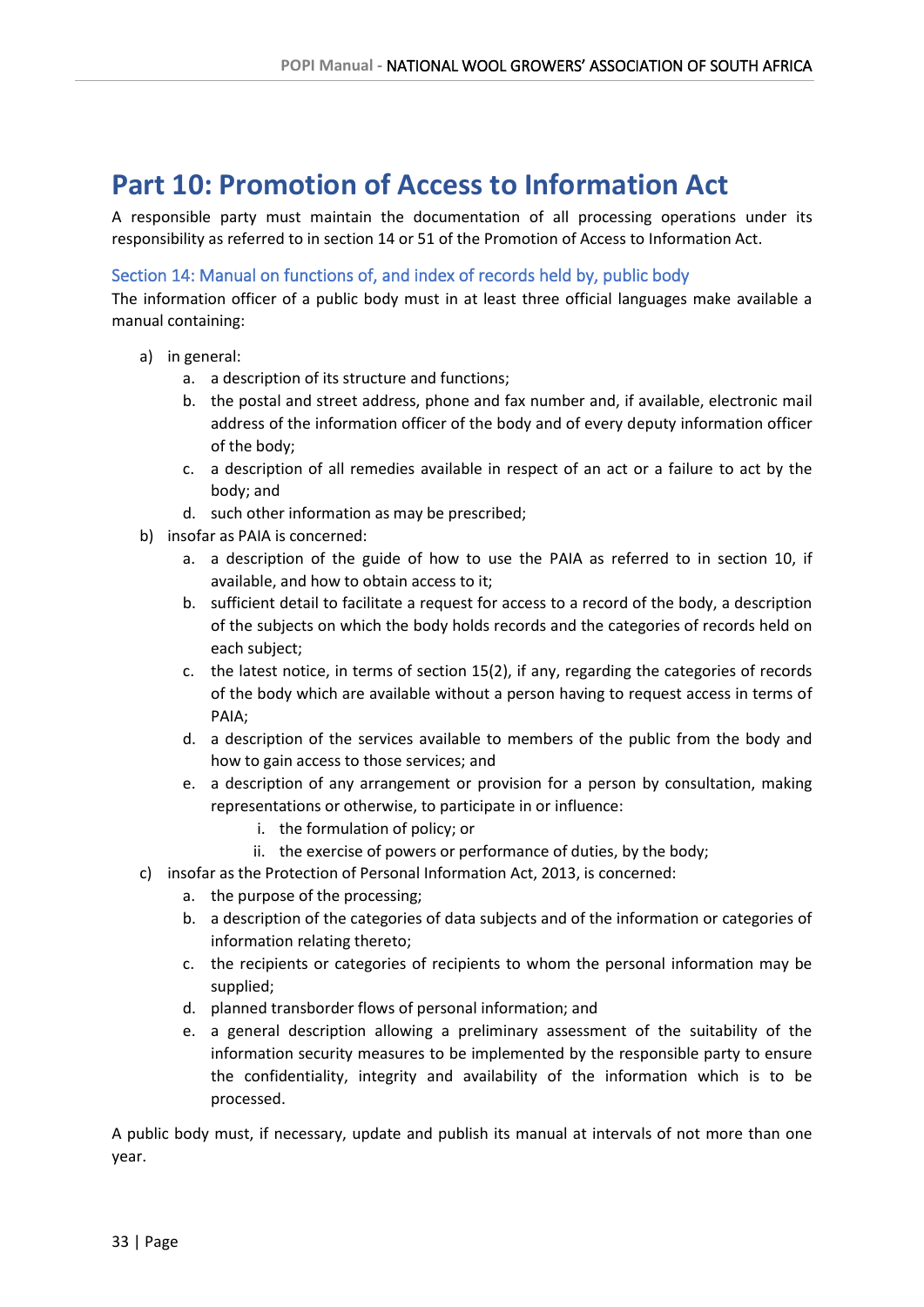The manual must be made available:

- a) on the web site, if any, of the public body;
- b) at the head office of the public body for public inspection during normal business hours;
- c) to any person upon request and upon the payment of a reasonable amount; and
- <span id="page-33-0"></span>d) to the Information Regulator upon request.

### **Part 11: Annexures**

- Annexure 1 Information officer
- Annexure 2 Information Officer's registration form
- Annexure 3 Personal information Impact assessment
- Annexure 4 Privacy policies and terms and conditions
- Annexure 5 Objection to the process of information
- Annexure 6 Request for correction or deletion of personal information
- Annexure 7 Further processing
- Annexure 8 Risk assessment and safety measures
- Annexure 9 Request for access to record of a private body
- Annexure 10 Complaints
- Annexure 11 Consent for Direct Marketing
- Annexure 12 Direct Marketing (not applicable to NWGA)
- Annexure 13 Training activities
- Annexure 14 Prescribed fees in terms of PAIA